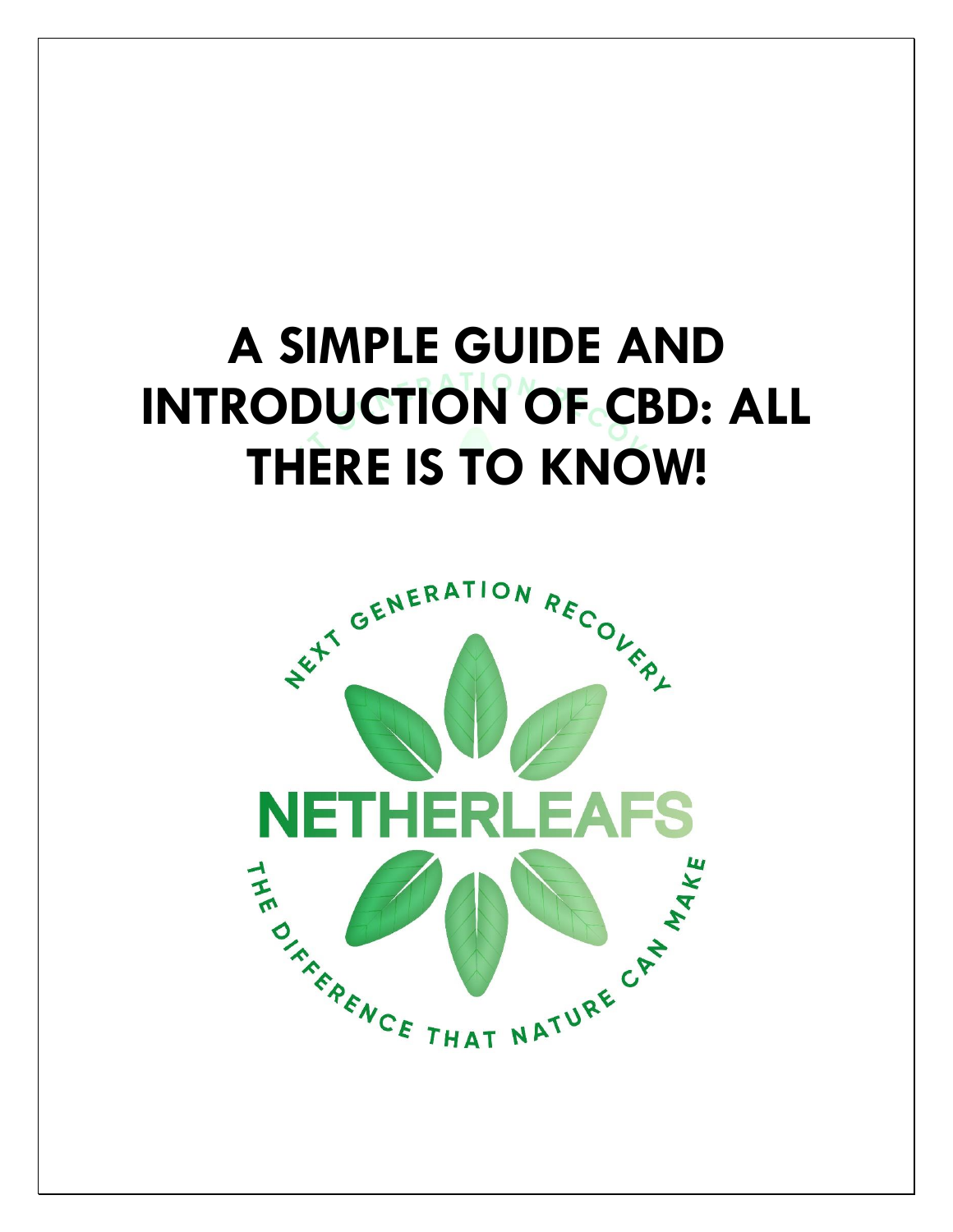## **TABLE OF CONTENT**

- **1. Introduction**
- **2. What exactly is CBD?**
- **3. How does CBD get produced?**
- **4. The many uses and benefits of CBD**
- **5. Optimal CBD dosing**
- **6. Misconceptions surrounding CBD**
- **7. Nine tips to keep in mind when purchasing CBD**

COLER L

**8. Summary**

MENTION RECOVER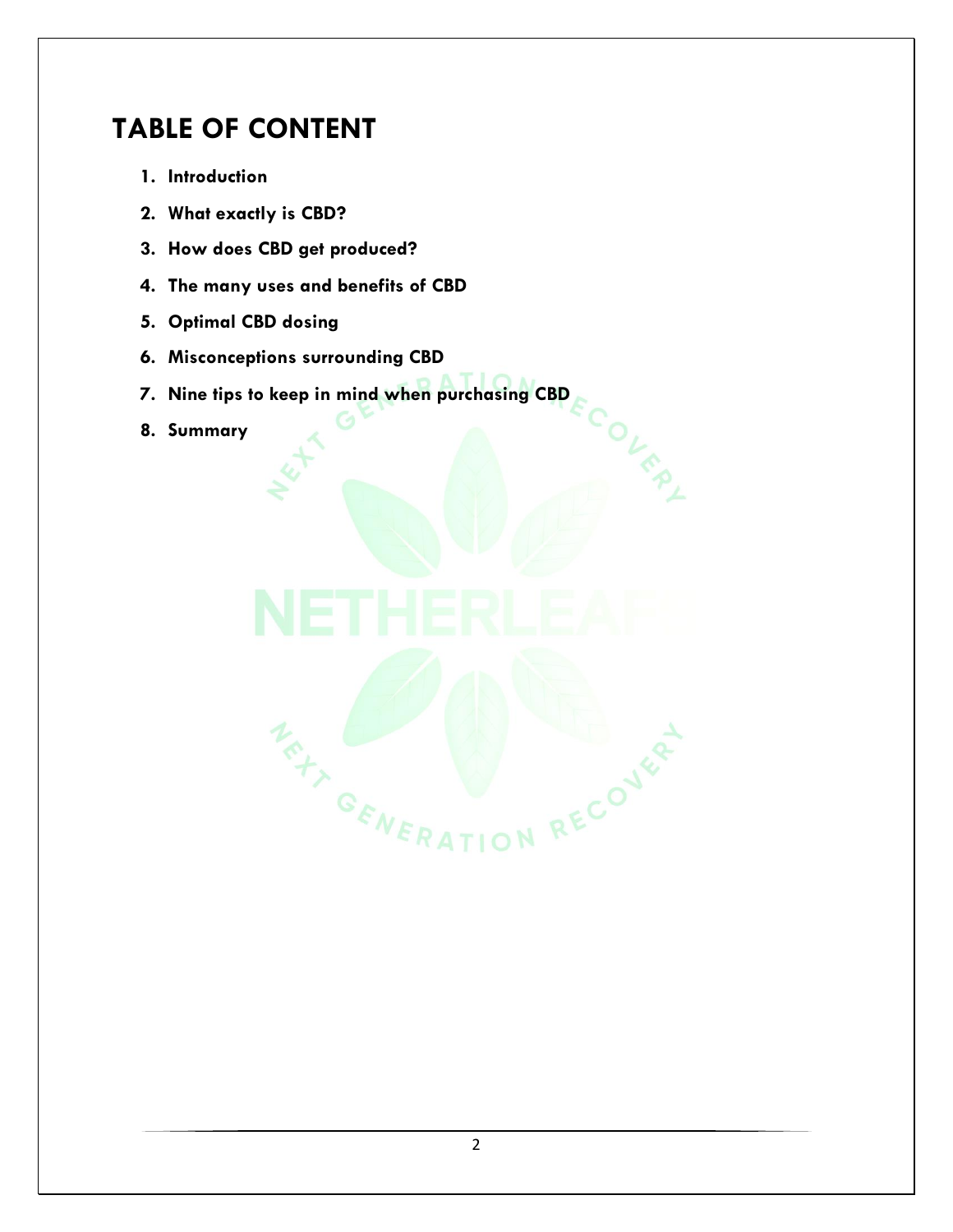#### **INTRODUCTION**

We are lucky to be living in such accepting and experimentative times, where the world is transitioning towards legalizing the recreational use of cannabis for various reasons. If this were 5 to 10 years ago, we would still follow the conventional approach and induce a bias towards synthetic remedies compared to naturally grown cures, the prominent example being CBD.

It is still illegal to consume hemp in several parts of the world. You would be charged with criminal activities if you are found in possession of this 'drug' – but this is changing; legalization is taking place, slowly and steadily, and rightly so!

This book highlights several aspects of CBD, providing our readers with a holistic analysis of CBD and thorough and researched detail backed by scientific data proving the importance of this naturally grown medicinal product.

CBD or cannabidiol is the non-intoxicating part of the cannabis plant. It omits extreme therapeutic and curing likeliness; it is now available in many edible forms such as gummies, coffee, chocolate, and more. In addition, we find CBD in the form of patches, massage oils, pain-relief creams, muscle gels, soft gels, and so forth.

We will be covering the molecular formation of CBD and how it acts in the human body. We will also discuss how CBD is produced, grown naturally, and the suitable conditions for its growth. We will also be talking about the numerous benefits of CBD consumption, such as improved skin, pain relief, the ability to treat cancerous cells, and many more advantages.

This book will also compare natural remedies to synthetically formed products and how the reaction varies in our body along with the long-term and short-term benefits.

The primary reason CBD is more acceptable in our society now is due to its exceptional healing ability against detrimental disorders and diseases; it can help battle Insomnia, PTSD, Alzheimer's, Epilepsy, ADHD, Rheumatism, Back pain Arthritis, and much more.

We hope that by the end of this book, you will have a comprehensive understanding of CBD's functionality and applications, as well as why this is an essential medical invention that no one should overlook.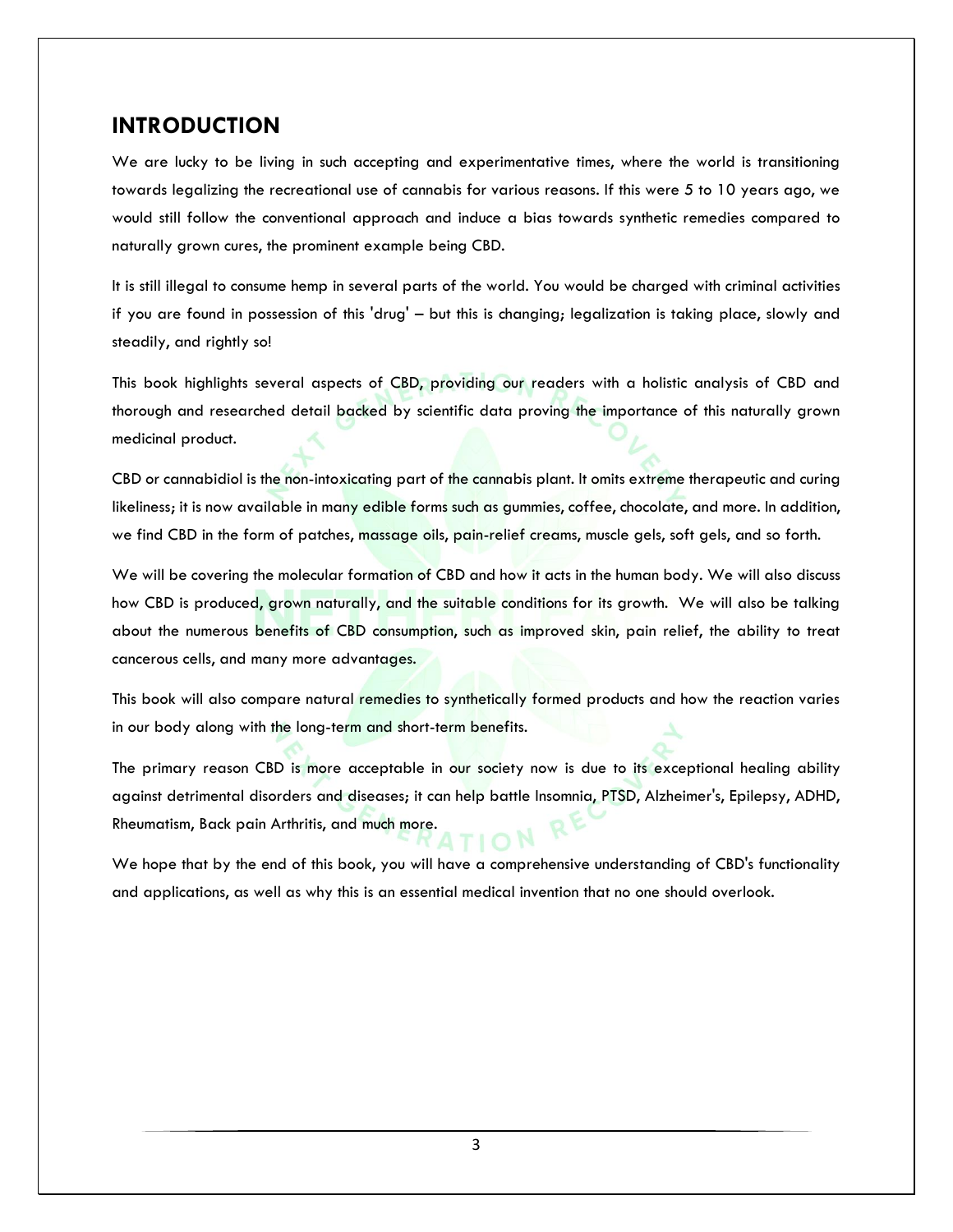#### **CHAPTER 1: WHAT EXACTLY IS CBD OR CANNABIDIOL?**

CBD or cannabidiol is a compound that ensues naturally and is situated in the resin flower of the cannabis plant, which is backed by historical data demonstrating its medicinal use. In addition, numerous case studies and research are emerging daily conducted by professional doctors and scientists to highlight the curative properties of CBD.

Cannabidiol is a non-addictive substance that is acceptable to consume. It is one of the 100 or so naturally occurring cannabinoids, which are highly distinctive and give the cannabis plant powerful healing properties.

THC or tetrahydrocannabinol is another naturally occurring cannabinoid similar to CBD, which induces the sought-after 'high' that many consumers seek. These two are the most important creations that we extract from the cannabis plant and hence the most studied by scientists.

Both the components mentioned above of the cannabis plants comprise health-giving properties. Still, the added benefit of consuming CBD over THC is that you do not have to deal with the intoxication aspect that comes with THC. This precedes to happen successfully because the brain and body receptors react differently to both of them.

Considering how much of each component is ingested, cannabidiol can decrease or negate the euphoric effects of THC. Many individuals desire the therapeutic advantages of cannabinoids but without the intoxicating effect that comes with it – or at least with a lower level of high.

Cannabidiol is an intriguing therapy option for individuals who are hesitant to try the natural drug for the first time since it is medically powerful, easy to consume as a CBD oil, and non-intoxicating.

#### **CBD IS A MULTIFUNCTIONAL MOLECULE**

One of several naturally occurring compounds situated in the plants of the cannabis family is CBD or Cannabidiol. It's a terpene phenolic molecule with 21 carbons that results from decarboxylation of a cannabidiol acidic source.  $RATION$ 

The chemical formula of this compound is C21H30O2, which indicates that it has two oxygen atoms, 21 carbon atoms, and 30 hydrogen atoms. All of these are naturally formed in the cannabis plant. Although they can be created artificially, our suggestion is to opt for the natural one, which is guaranteed safe.

It is not uncommon knowledge that many pharmaceuticals induce severe unwanted side effects. To tackle this concern, users seek more natural remedies that aid in alleviating disorders and diseases without added harmful side effects.

When we consider the biological aspect of CBD, several research studies have concluded that it can benefit in combating mental health issues like anxiety, depression, chronic pain, inflammation, and more.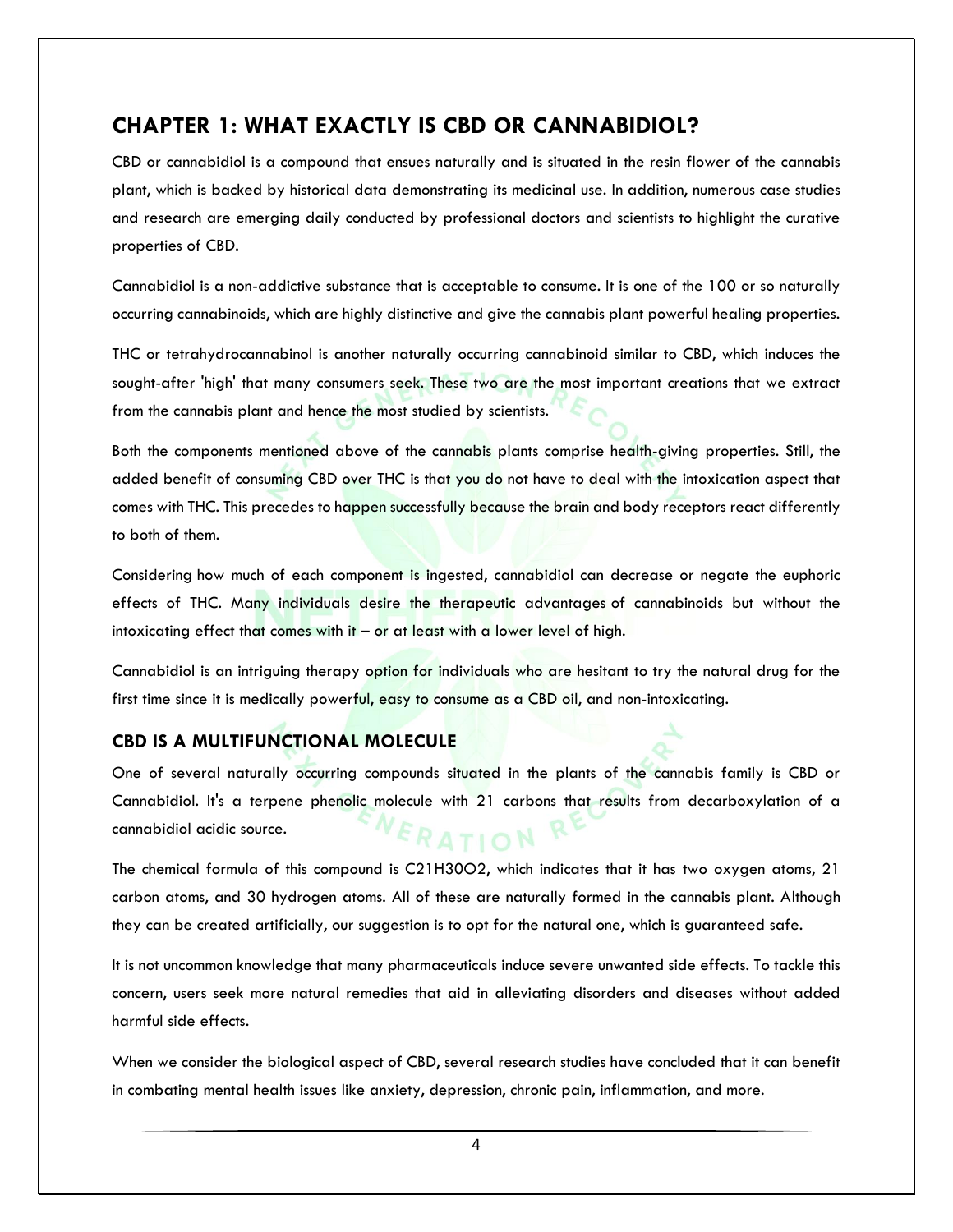CBD is also considered to reduce cancerous cells, and several ongoing studies are testing this ability in a much more intricate manner, but the existing ones do confirm that there are particular characteristics of CBD which do suppress and limit the rapid growth of cells.

#### **What is the powered action of CBD in the human body?**

There are various ways in which CBD interacts with the human body. We have endogenous cannabinoid compounds situated in our bodies, and CBD mirrors the effect of these compounds. The name is derived from this same property as well, as these compounds have similar characteristics to those found in the cannabis plant. The endocannabinoid system, as scientists call it, comprises of these endocannabinoids.

Since the time we have uncovered this system, we have grasped a better understanding of its properties that combat diseases and boost the human body's immune system. This further explains why there is an increase in the demand for CBD-infused products, even though it is considered illicit and illegal.

Talking more about the biological front, CB1, which is the first designated area of these endocannabinoid compounds, includes the nervous system, the brain, and even other tissues where receptors are located that react to CBD. Similarly, CB2, the second designated area, comprises the body parts that have the purpose of boosting the immune system, such as the peripheral organs.

The system that includes the cannabinoid compound, as discussed above, regulates a variety of physiological mechanisms that influence the ways we function. This includes our emotions, activity level, intestinal fortitude, immunologic practices, heart rate, bone mass, glycogen synthesis, blood pressure, and how we perceive ache, tension, and appetite.

Considering a different angle – assume that your endocannabinoid system isn't functioning to its actual or optimal potential; what are the setbacks that result from it? What will be the outcome of a system working in overdrive or that is kept primarily inactive? Well, the straightforward answer is it will result in disorders and diseases.

Advanced and current research has demonstrated that there was a significant correlation between a dysfunctional endocannabinoid system and the occurrence of these disorders during pathological disorders.

Consequently, this proves that if we modify and mold the system to more suitable conditions, there can be curative results that can aid doctors in relieving their patients from ongoing needs. The expected outcome of alternating the system would be slowed and suppressed growth rate of specific disorders and diseases.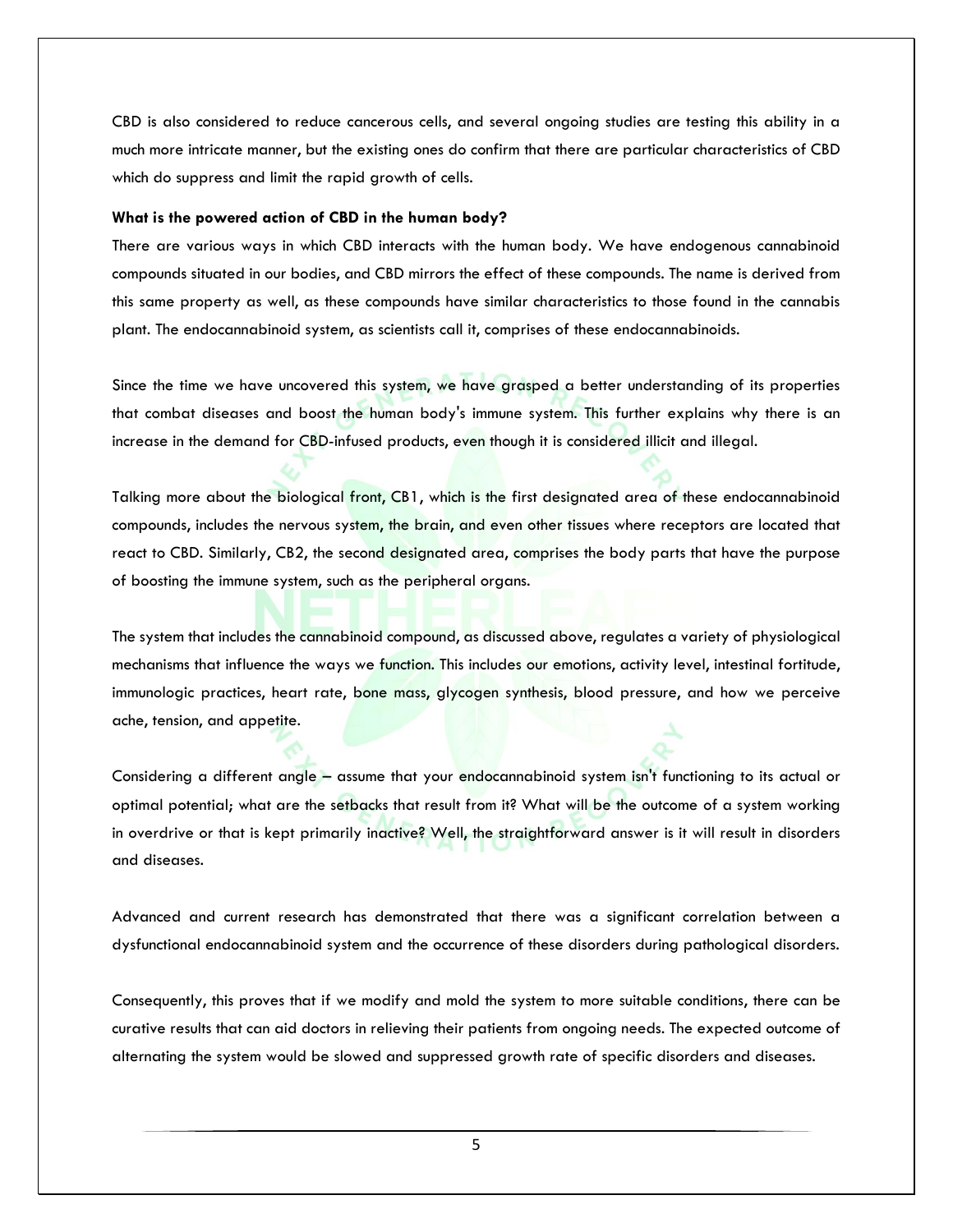#### **CBD MEDICATIONS**

From being acclaimed as highly illegal and illicit to becoming a remedial product, CBD or Cannabidiol has come a long way. The thought of CBD working in a curative manner has enticed the nation and subsequently the regulating sector that comes under it  $-$  the government.

The historical date you all should pay attention to is the  $25<sup>th</sup>$  of June, 2018. The FDA, the organization administrating drugs and food in the United States, approved cannabidiol as a remedial creation by allowing Epidiolex, an almost entirely pure formulation of CBD produced with recreational use. The two primary targeted disorders of this medication were the Dravet Syndrome and Lennox-Gastaut Syndrome, both of which cause the severe and repetitive occurrence of seizures.

As a reaction to the unexpected yet historic call of the FDA, the DEA, which is the Drug Enforcement Administration in the United States, altered Epidiolex's classification in the month of September in the same year.

It transitioned from being a schedule 1 drug, which indicated that CBD is considered highly illegal due to supposed non-existent medicinal solutions, to becoming a Schedule V drug, which comes under the umbrella of the safest drugs to opt for. It was also later extracted from the government list of the federal sector comprising of controlled substances.

You must be wondering that given the curative properties of epidiolex, there must be a surge in demand for off-label purposes, which is handing out the medicine for a different purpose than primarily intended – but in reality, it was the opposite. The reason for this contrast was the jolting price tag, surmounting up to \$30,000 per year, so off-label was out of the question as the government had to make it affordable so that the masses could benefit from it. Where do we purchase CBD-infused products? WERATION RECTARE COMMENT OF RECTARE **WERATION** 

Many of you with a piqued interest now have questions related to product availability and retail. Considering the influx in demand, there has been a subsequent increase in the supply-side of the CBD world as well.

Not every one of us can simply purchase the pharmaceutical variant of CBD, and as a consequence, we have to look for alternatives. You can rest assured that there are now plenty of substitute retailers available who provide cannabidiol, such as e-commerce platforms, baristas, chiropractors, health communities, and even upscale boutiques. These retailers have much more variety available to choose from.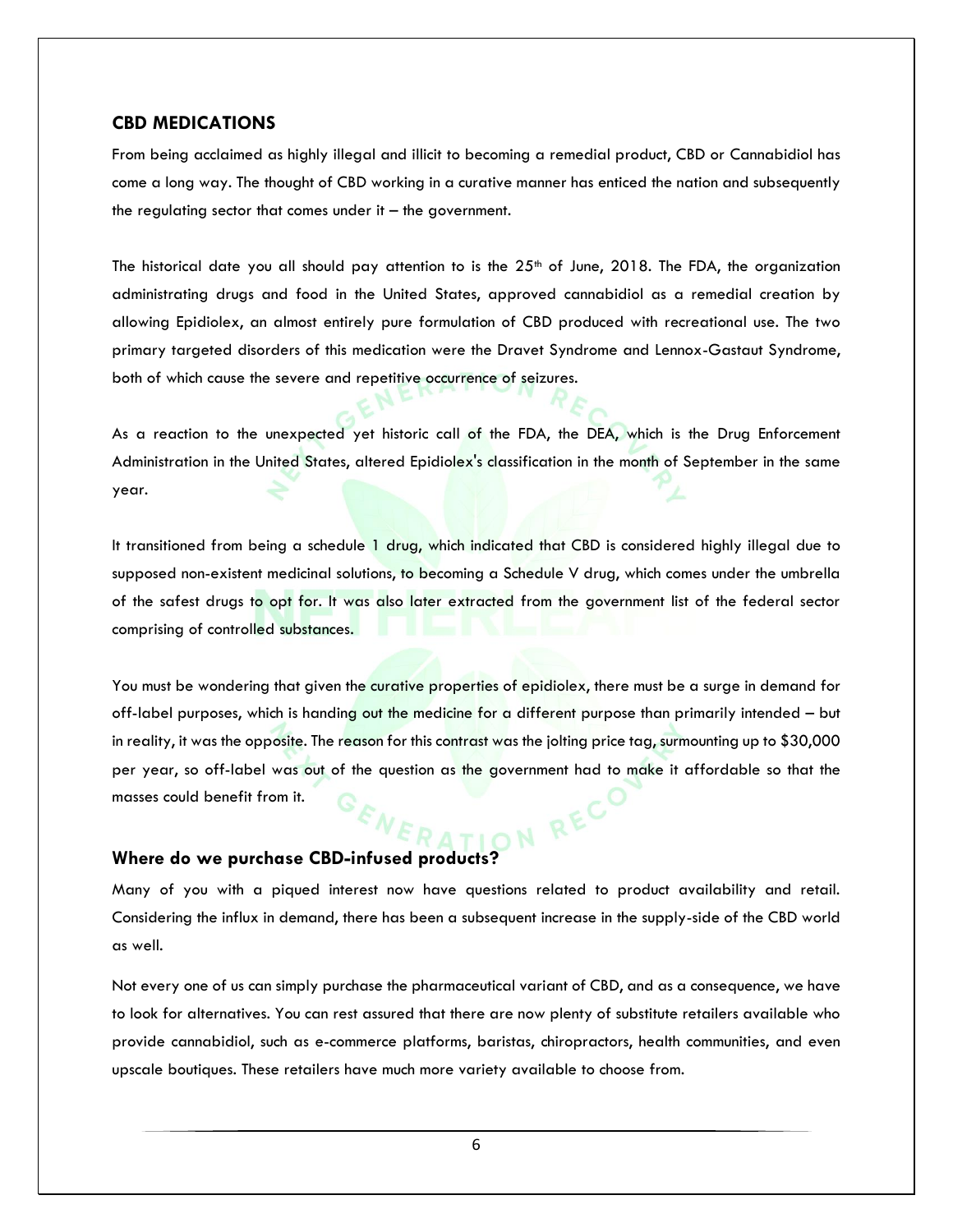CBD and THC have even entered the world of e-cigarettes and vapes, where smokers are getting more used to the relaxation they tend to benefit from when they inhale cannabidiol through their devices. This has been damaging as well to a certain extent where consumers do not know when they are going overboard and instilling potential damage to their bodies.

As the famous saying goes, 'too much of something is bad' resonates in this scenario. Following enormous amounts of praise from people from all walks of life has created a space for an unregulated and mismanaged market where CBD products are being distributed without government approval and authentication.

We must understand from this that even though CBD has never-ending benefits, we must still keep a check and balance where we only purchase and use products that have legality covering their availability.

Imagine ending up with a counterfeit product that not only results in you wasting your money but also health concerns. The line may be thin, but we can never blur it as at least regulated products ensure that they have been produced using the best by-products.

#### **Hemp-based CBD**

What started as a local level democratic revolution against cannabidiol restriction has grown into something of a billion-dollar industry, fueled by the revelation of CBD due to its health-boosting and curative properties. Cannabidiol is popular today now, and it appears that everybody, including self-righteous people with a self-proclaimed humanitarian purpose and relentless corporations, would want to get into this industry to get a slice of this fruitful pie.

Cannabidiol has indeed sparked the resuscitation of the hemp business in the United States, which had been stagnant for ages caused by drug prohibition tensions. Due to the apparent prominence and economic superpower of CBD, the 2018 Farm Bill contained a provision that authorizes the production of hemp (cannabinoid with less than 0.3 percent THC).

The production and cultivation of hemp have now become a legal and uprising agricultural business in the USA. Although the transition is taking place, both the FDA and DEA still disapprove of the production of cannabidiol that is enriched with biomass and subsequently advertised and promoted as a CBD isolate and extract for consumption purposes. The reason behind the disapproval is that this specific agribusiness is making it difficult for big pharmaceutical companies due to its range and flexibility.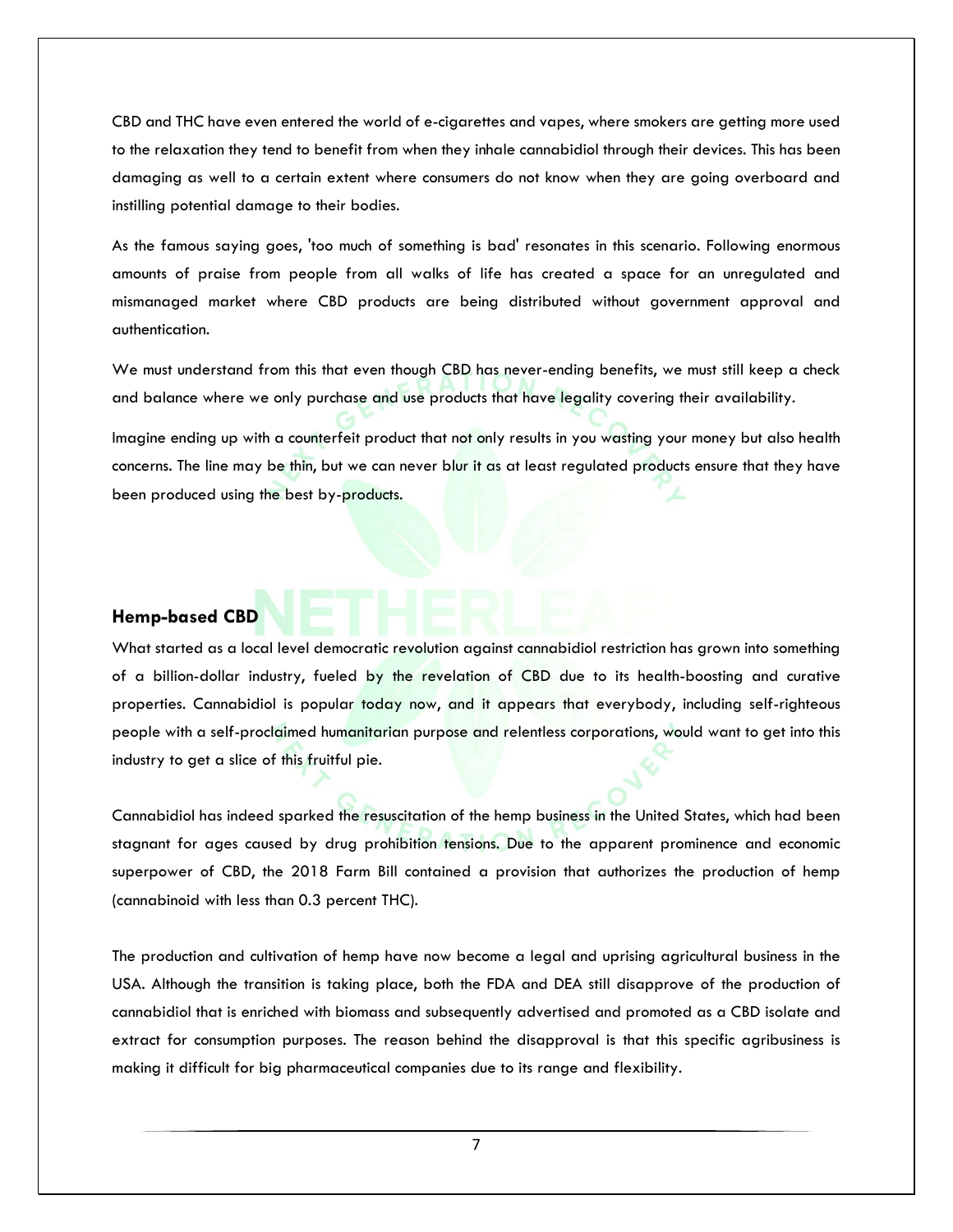Keeping the legal aspect aside for now, as stated earlier – CBD products are very readily available in the market now, where they will arrive on your doorstep with just a few clicks of the mouse. This isn't always beneficial as irregularity consequently results in sub-par or mediocre products that compromise on the quality.

The drawbacks can be incorrect labels due to limited knowledge and proficiency or, even worse, CBD that is processed and created in an incoherent method, resulting in the final product having pesticide residue and toxic solvent remains in the product. Even products have somehow incorporated artificial flavors and colors, making the product unpleasant and impure for consumption.

These mishaps are still surface level where most retailers and consumers still derive and obtain suitable products that are free from impurities and entail accurate labeling.

This pretty much covers the essential introduction to CBD - the biological aspect, molecular structure, properties, and so forth. Let's now move on to the production side of CBD - how exactly is it manufactured, what are the processes, and the steps.

### **CHAPTER 2: THE PRODUCTION ASPECT OF CBD**

The admiration for CBD gets more potent by the minute; more and more Americans are trying it out to see what the hype is all about and does it actually work or not.

Before trying any product, many people often conduct their own research for personal satisfaction. Similarly, in this case, individuals often ponder how CBD came into existence: the processes involved, where it gets produced, and so on. They want to be aware of the production aspect thoroughly before becoming consumers.

We will be breaking down all the steps involved in extensive detail, aiming to provide as much information as we can to the readers so they are content on the production bit so that they can enjoy this purpose-led product to the fullest.  $ERATION$ 

#### **HEMP Vs. MARIJUANA**

Before getting into the nitty-gritty, let's understand the difference between marijuana and hemp. Hemp can only be produced under an authorized and regulated 'hemp program'. As stated earlier, the core difference between hemp and marijuana is that hemp has less than 0.3% THC. In contrast, marijuana has more than 0.3% THC.

Marijuana is only approved for production in states where marijuana use is legalized for either curative or recreational activities. In contrast, hemp has under 0.3% THC concentration, so it is classified as nonpsychoactive as when you consume CBD, you won't feel the unnecessary 'high' that comes with it.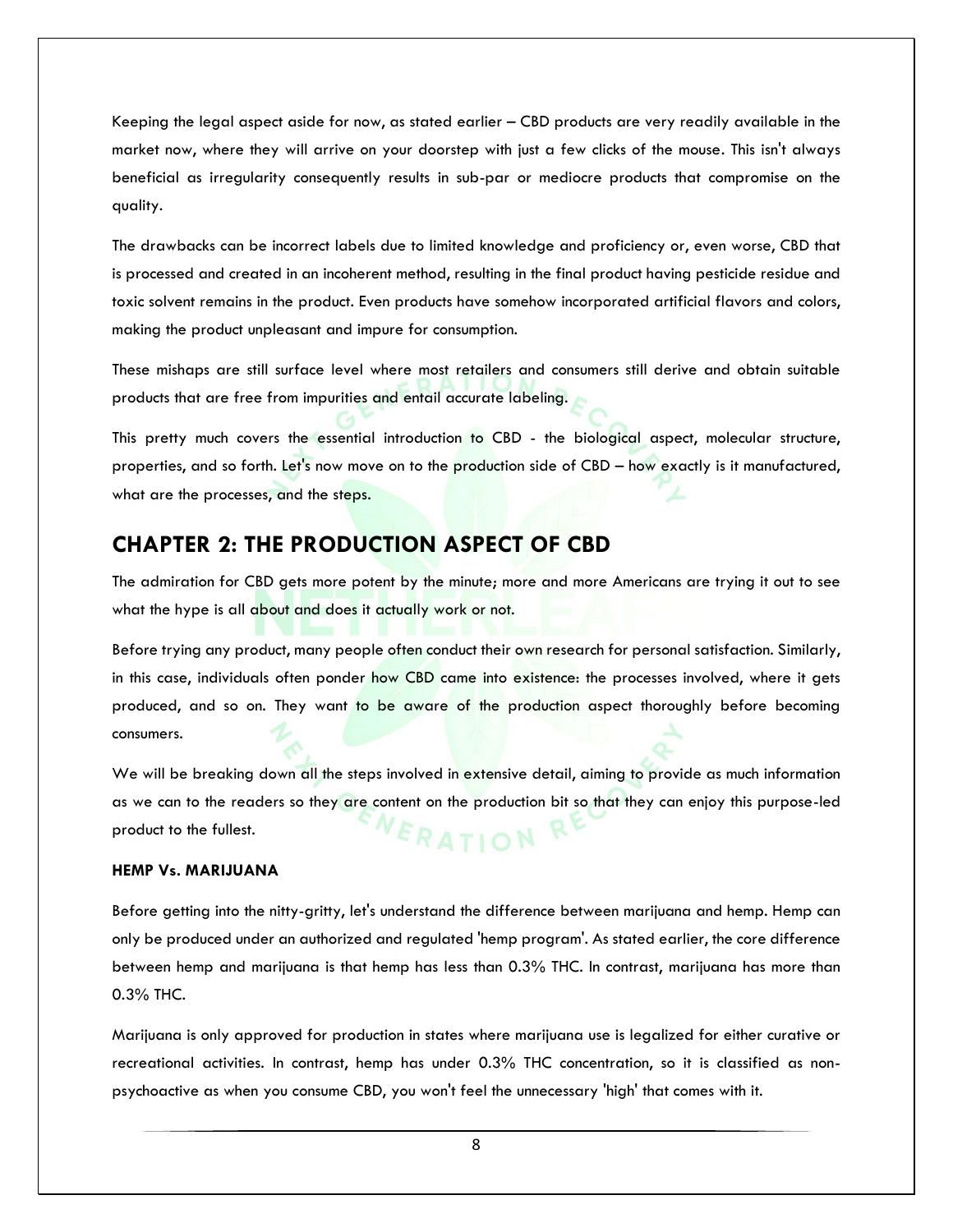#### **STEP-BY-STEP PRODUCTION**

We have concluded that the best way to produce CBD is through refinement of the hemp extract, which is then combined with a carrier oil such as palm kernel or coconut oil. Read ahead to go through each step that is incorporated in the production process.

#### 1. **PLANTATION OF THE HEMP SEEDS:**

This is the first yet super essential step in the production of CBD. After the ground inspection is completed concerning the presence of any herbicides, the hemp seeds are then planted into the growing area, which is usually a ground.

The plantation of CBD doesn't necessitate distance amongst each plant, indicating that you can plant them as close as you like. A distance of just 4 inches is more than enough – resulting in a much more significant land yield as the minimal area is used.

As hemp plants produce a decent amount of biomass, a matter that decomposes with time is a reliable source of nutrition throughout the plantation process. This makes hemp an excellent source for regenerative agriculture – aiding you in the process of crop rotation.

According to research, the most suitable period to grow hemp is after the first twenty days of May till the first seven days of June. Hemp is known to sprout quickly once sown, blooming within 60 days of the plantation period. It isn't a complicated process, and you will see beneficial results if the process is done correctly.

The states where hemp grows in more great chunks are Colorado, North Carolina, Montana, Oregon, Kentucky, and Minnesota. This clearly shows that hemp production isn't limited to just any particular state.

#### **2. THE PLANT NEEDS TO BE HARVESTED**

This step has all to do with the blossoming flowers of the hemp plant. The resin gland of the plant's trichomes is the most prevalent source of cannabinoids. The harvesting period of these plants depends majorly on the climate conditions of the area. Usually, they're harvested between October-November.

As the harvesting requires regulation and approval, a drop from each plant is extracted and sent to the state department of agriculture for testing. This again has to do with the level of THC present being less than 0.3%.

For example, suppose you plan on growing hemp in Montana. In that case, you need to make sure you are following ethical and authorized steps approved by the state department of Agriculture in Montana.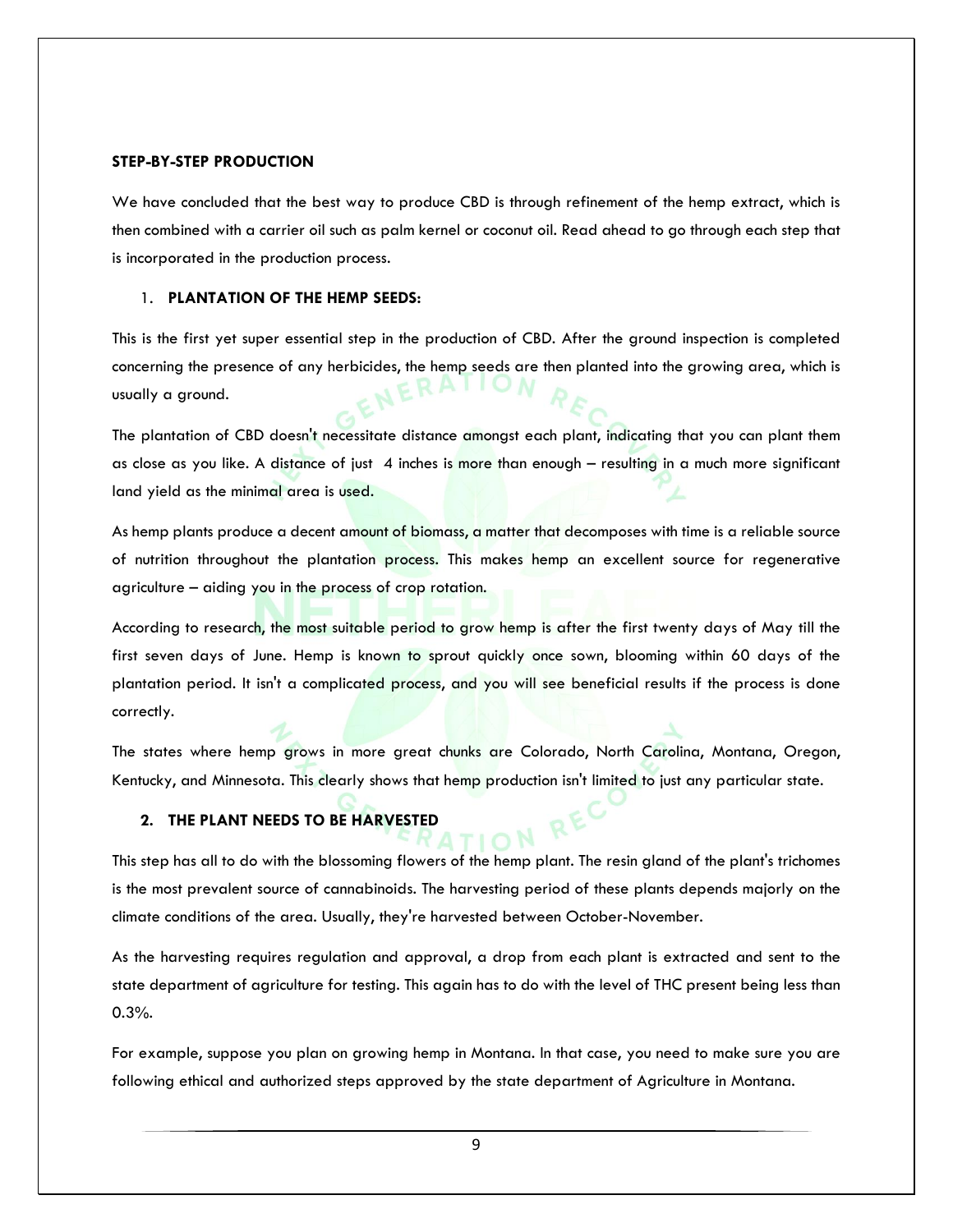Once the plants are harvested and approved, the next step is the curation process which takes up to 3 to 4 weeks, where you need to keep out the harvested plants so that they can dry out. The one thing you need to be sure of is the area you're keeping these plants needs to be well-ventilated.

After the plants have dried up, just pluck out the flowers with the most cannabinoid concentration, and ship them to a manufacturing department, where they'll be extracting the cannabinoids from the flowers for the later steps.

#### **3. EXTRACTION OF CBD FROM THE FLOWERS**

This is where the magic takes place. Cannabinoid extract is taken from the dried out flowers and then processed in numerous ways such as through CO2, Oil, and Ethanol to make them consumable in various forms, such as topical or through ingestion.

There are several extraction techniques one could use, and all of them have slightly varying results. Based on how it's obtained, the crude extracts will most likely have a dense, greasy consistency with a really dark, nearly black tone.

To provide you a more detailed perspective on the extraction process, we will be discussing each one of them along with their advantages and disadvantages:

#### **Extraction Using Carbon Dioxide**

This extraction technique necessitates the use of carbon dioxide to separate the cannabinoids from the driedout flowers amid icy conditions. CBD oil is extracted using extraordinarily cool and condensed carbon dioxide, which does not leave any chemicals or remains behind. This method involves the use of solid and advanced machinery, but the result is a safe and effective substance.

#### **Extraction Through Ethanol**

Another highly used technique of extraction is through ethanol. It incorporates the use of a high-quality alcohol solution so that cannabidiol can be extracted easily. Many CBD producers make use of this convenient yet super-effective extraction technique, and as a result, more people are opting for it.

**ATION** 

#### **Extraction Using Oil**

This is another super easy and hassle-free technique of CBD extraction. Many DIY and self-sufficient folks practice this approach as it doesn't require robust equipment or expensive solutions to get the desired product. The process is simple – heat CBD with any type of carrier oil such as coconut for the extraction to take place. The only drawback is it can not be done on a larger scale optimally.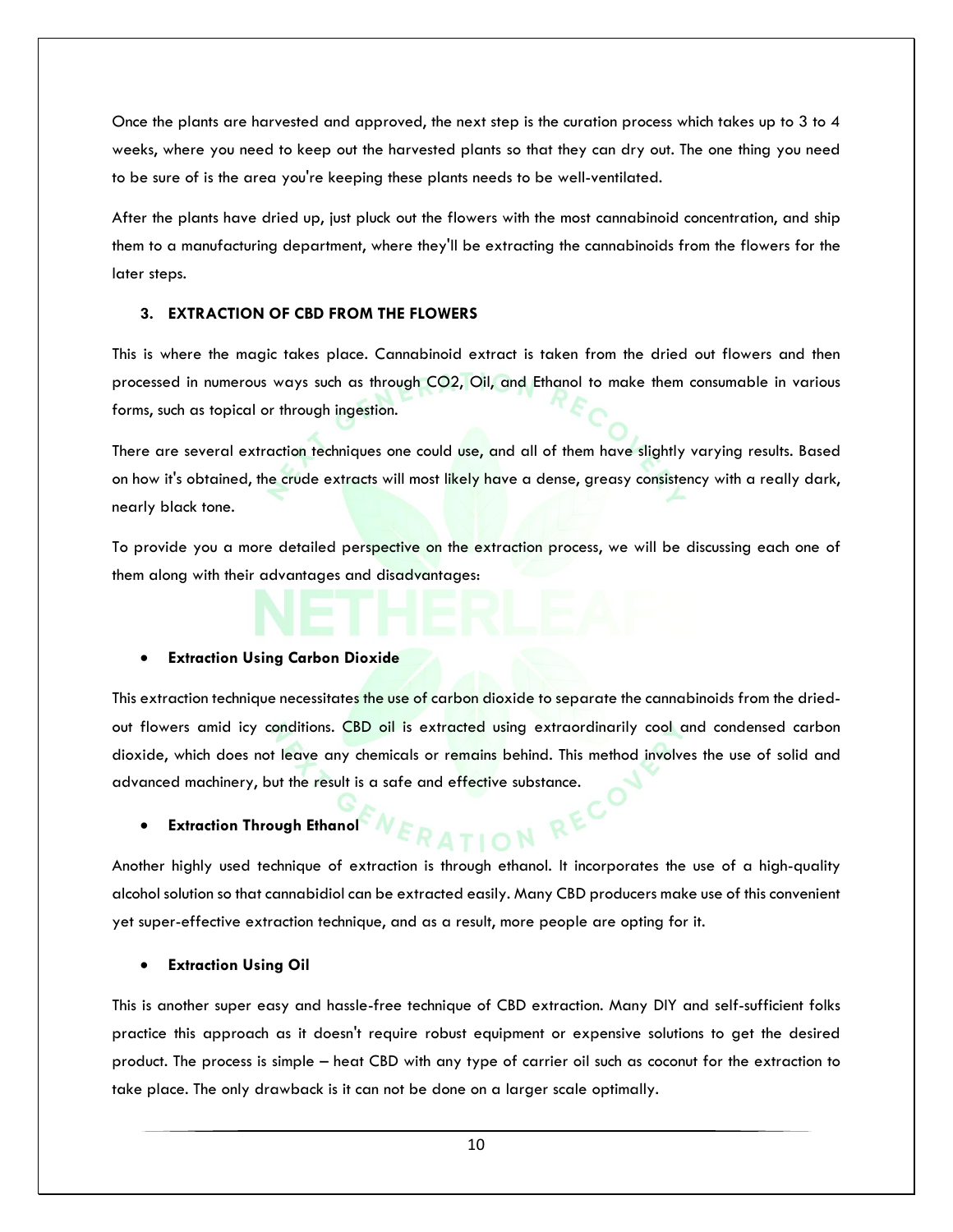We recommend an approach that incorporates Ethanol Extraction. This method allows you to remove all chlorophyll, waxes, and lipids from the oil, resulting in a genuine CBD oil with high thresholds of terpenes and cannabinoids in a highly efficient setting.

Truthfully, it majorly depends on the purpose of extraction – if you are doing it for retail purposes, then CO2 and Ethanol are more effective. Still, if you are creating CBD for personal use, the oil extraction technique will do just fine.

# 4. Making Topical and CBD Oil **NERATION**

CBD is blended with other substances such as flavoring and carrier oil after being extracted from the flower in its most refined state. There are several options available for carrier oils, for example, coconut oil, olive oil, and orange oil. These kinds of carrier oils are known as MCT, and they are superb carriers to create high-quality cannabidiol. They help produce such high-grade CBD due to the presence of saturated fats, which is where the acronym MCT comes from.

Organic high-fat molecules are effortlessly metabolized by the human body and are processed directly by the liver. Thus, it enables the body to process as much CBD into the blood system to maximize its potency.

Additionally, many people do not prefer the earthy taste and smell of CBD. You can use carrier oils such as orange oil to tackle this concern, which reduces and minimizes this overpowering 'hempy' taste when ingested.

#### **5. The Packaging and Testing of CBD**

Once you are done with all the steps mentioned above, the next crucial step in the production bit is getting your CBD tested. Companies mostly opt for third-party testing services as they do not want any self-rule in the regulation process.

RATION

This is what sets them apart from other mediocre hemp and producers who blow their own trumpet and test it themselves, resulting in inaccurate and impotent CBD. When you outsource it, you will witness a proper standing of the quality of CBD you have produced. When you opt for a CBD product, it is always good to research beforehand to avoid consuming mediocrity.

Although the overall process of generating high-quality CBD oil involves multiple steps, having a proper and transparent supplier aids in the production of high-quality end goods.

Companies that are open regarding their manufacturing processes and routinely get their products tested by third parties are frequently the finest CBD oil providers in the market. Although the Cannabidiol market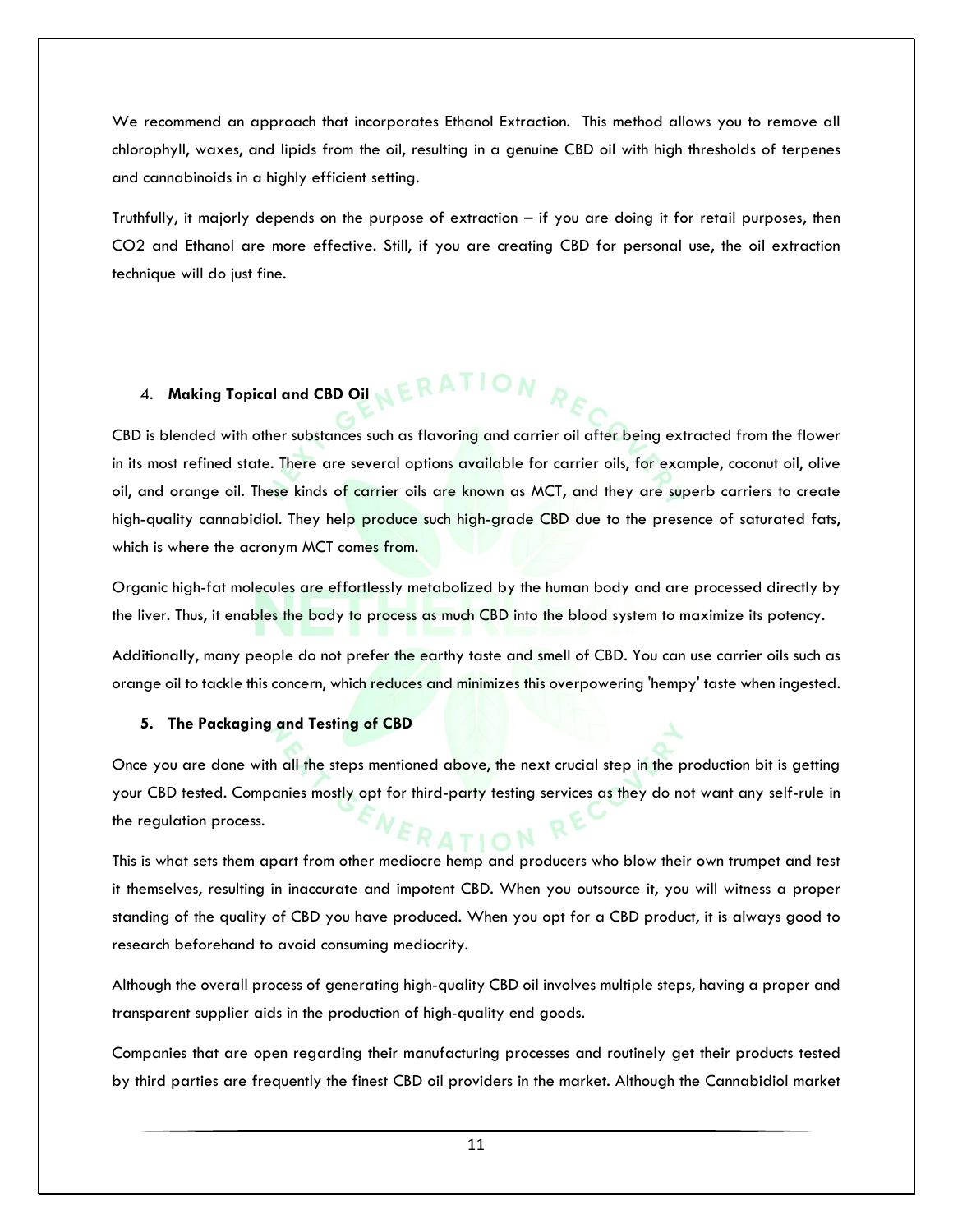has a longstanding experience, technological developments have allowed for a superior end result in recent times.

With improved manufacturing processes and ongoing innovation techniques, cannabidiol will be able to reach an increasing number of people and provide healing to a broader demographic.

## **CHAPTER 3: THE MANY USES AND BENEFITS OF CBD**

CBD oil, commonly known as cannabidiol, is a substance derived from the cannabis family's Sativa plant. CBD oil may be consumed in three ways: by eating, smoking, or using it directly.

According to studies, when someone takes CBD oil, the endocannabinoid system, which includes specific neuroreceptors, helps convey messages to and from that person's cells. The transmission of signals causes your emotions, mobility, immune system, and homeostasis to be regulated.

CBD is obtained from the Cannabis Sativa plant. It's generally in the form of an oil that's been combined with an inert oil like coconut or hemp to give it the concentration it needs to be easily consumed. Due to its lengthy list of advantages and different soothing effects, the world is becoming more tolerant of CBD use. CBD oil is the most popular form, despite the fact that it is accessible in various forms.

We'll go through the many advantages of CBD oil, the most important of which is better mental wellness. Anxiety, sadness, and post-traumatic stress disorder (PTSD) are all repressed. Another significant benefit is a longer sleeping time, which helps to reinforce your cycle and pattern, ensuring that you receive enough sleep. There are several additional benefits such as better skin, fighting against cancer, etc.

#### **CONSUMPTION OF CBD OIL HAS MANY BENEFITS**

As previously said, there are several advantages to using CBD oil. We'll go through each of them in greater depth so you can get a better idea of how they work.

#### **ANXIETY IS LESSENED**

Researchers have verified that using CBD oil reduces anxiety and helps the user relax. This assertion is supported by research published in the 2015 edition of the Neurotherapeutics magazine.

CBD oil, according to experts, has anti-anxiety properties. This can be explained by looking at how CBD oil affects the neural network. CBD acts as an agent to many receptors, increasing the signaling element of these receptors. It is always suggested that it's best to take it in small dosages. In contrast, if a person consumes large amounts of it, the effects may be negated, and the reaction may be the polar opposite.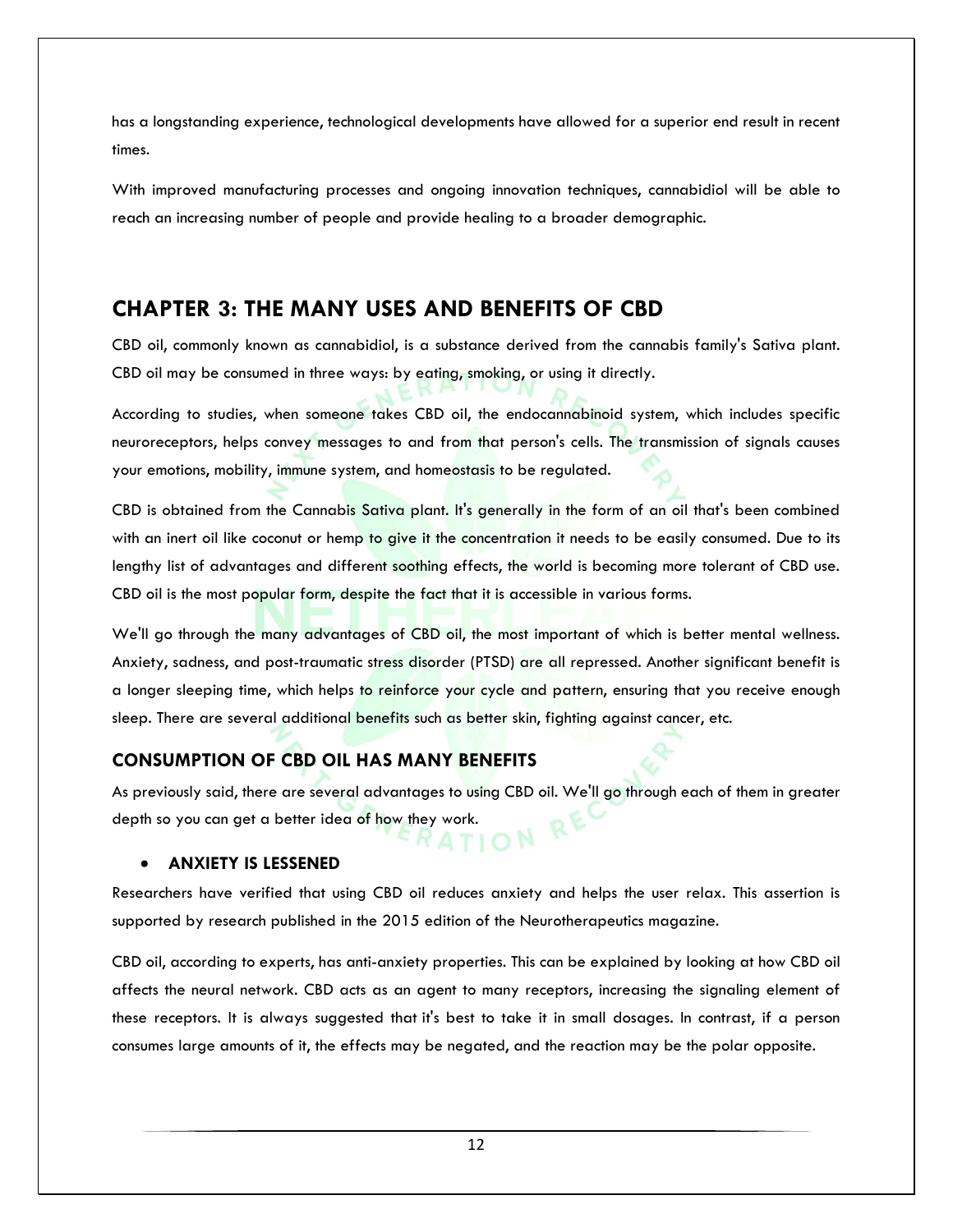This can be further clarified by a research published in the Brazilian Journal of Psychiatry in 2019. A total of 55 people were tested as part of the research. Some were given placebos, while others were given 300mg of CBD oil; when the study was completed, the results revealed that those who received the 300mg amount had a lower heart rate and better blood pressure control.

#### **FIGHTS AGAINST NEURO ILLNESSES**

Clinical experiments and research have demonstrated that CBD oil has anti-inflammation qualities as well as antioxidants, which protect a human's neurological system, shedding light on CBD oil's soothing effects on neurological diseases.

Many studies have shown that CBD oil provides long-term benefits for people with neurological disorders, including Alzheimer's, Parkinson's, and multiple sclerosis – we will be discussing these in greater detail later, so consider this an overview. This is a critical discovery, as numerous pre-tested treatments have shown to be failures, whereas the findings for CBD have been positive. Research indicates CBD will prove to be beneficial for individuals who have Huntington's disease as well – the conclusion is still in the works.

#### **REDUCES DEPRESSION**

Another significant benefit of CBD oil is that it helps to alleviate the debilitating mental illness of depression. However, while the majority of studies and testing have been done on animals, there is still strong evidence that CBD can help people who are depressed.

Since CBD has various anti-stressing qualities, the study suggests that when you use CBD oil on a regular basis, your brain releases serotonin. We recommend CBD oil to everyone who is despondent and having trouble coping. If other remedies have failed, this might be the only thing that relieves your tension and helps you relax.

#### **ALLEVIATES PAIN**

As discussed earlier, CBD's anti-inflammatory properties have shown to be quite beneficial. This feature also operates on the receptors in the sensory system that detect pain and alleviate it if there is any.

There is less research on standalone CBD's benefits on pain relief; however, numerous studies have employed a combined mix of THC and CBD and found favorable results.

Many participants in a self-reported observation study of CBD oil treatment confirmed an increase in their capacity to suppress pain, although it was restricted to non-cancerous discomfort. We recommend that anyone using this treatment utilize the topical method of administration because it is more direct.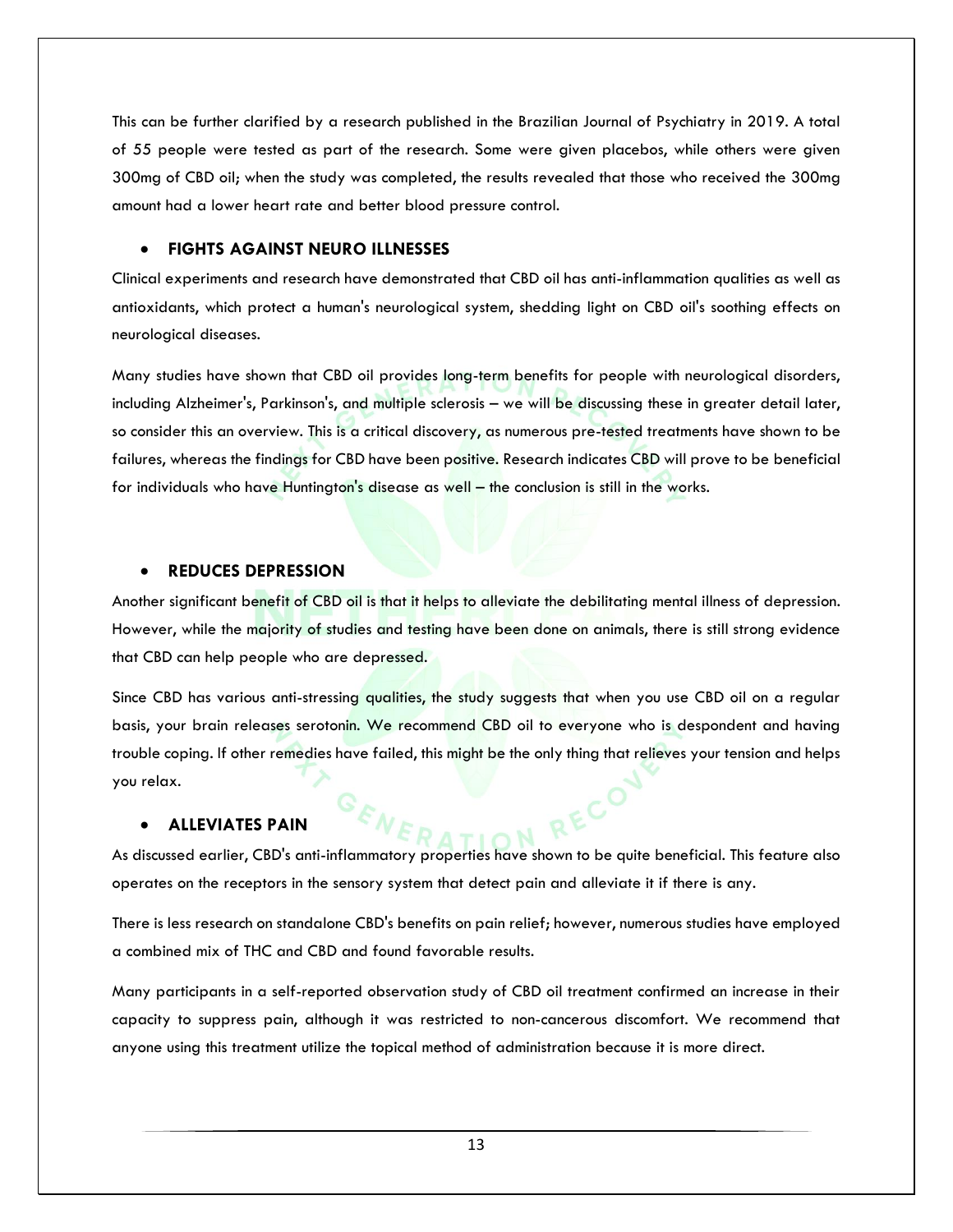#### **AIDS IN THE FIGHT AGAINST DEPENDENCE**

According to a 2015 study published in Substance Abuse, people suffering from addictions can benefit from consuming CBD oil, which reduces the harmful effects of reliance. The University of Montreal performed five human experiments to test this theory. The findings were positive, suggesting that those struggling with opioids, cocaine, and psychostimulants might benefit greatly from it.

However, the effects of CBD on various types of addiction were very variable. In the instance of opiate addiction, CBD did not entail reducing withdrawal symptoms when it wasn't coupled with THC. On the other hand, CBD appeared to help users of psychostimulants such as cocaine and methamphetamine and reduce their drug-addiction behaviors.

CBD has also been shown to lessen nicotine addiction in studies, so if you're a smoker looking to stop, this is the way to go.

#### **THERE IS A LOT MORE TO UNCOVER**

We have only discussed less than half of the benefits of this beautiful gift from nature to us humans! Let's discuss some more advantages of CBD, after which we will be covering how it has helped fight detrimental illnesses like ADHD, Epilepsy, Rheumatism, Back Pain, Joint Pain, and more!

#### **PROTECTION FROM POOR SLEEP**

As per preliminary research, CBD oil may help with a variety of sleep issues, including insomnia, excessive morning drowsiness, and REM sleep behavior disorder. CBD may also help individuals sleep better, according to new research.

CBD improved sleep in 31% of individuals who used it for conditions other than cancer, such as non-cancer pain or anxiety, according to recent research. In an extensive case study including 72 people, 48 patients reported increased sleep ratings for the first thirty days, although these ratings altered with time.

Consuming CBD Oil proved to maintain the sleep cycle in other trials employing 300 mg of CBD in individuals with depression or anxiety, showing that it was unlikely to affect sleep quality negatively.

This is reassuring news for anybody who is still dubious about CBD oil's ability to enhance sleep. Be sure that your sleeping pattern will change, and you will receive the rest you need and remain healthy.

#### **• HELPFUL FOR TAKING CARE OF YOUR SKIN**

Persistent pimples and the skin-damaging breakouts that come with them are common problems for many people. Many solutions have been devised to address this stumbling block, but only a handful have shown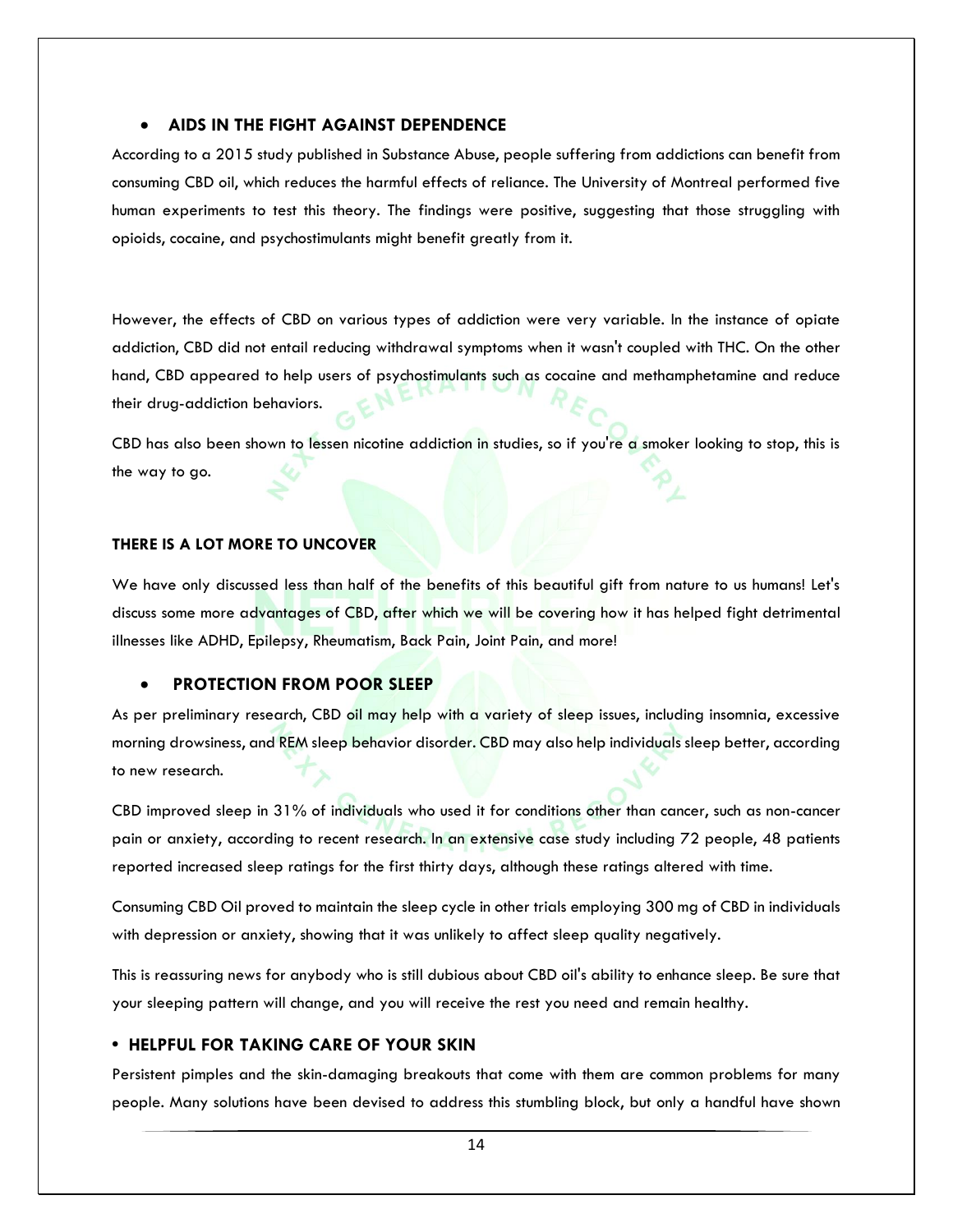to be effective in the long run. On the other hand, CBD oil is seen as a highly viable answer to this everincreasing issue.

CBD oil, when used topically, has been shown to treat acne due to its anti-inflammatory effects. A clinical trial found that using CBD oil topically reduced sebum production, which is a feature of acne.

The usage of CBD oil on a regular basis will not only prevent breakouts but also make your skin seem less dull. Furthermore, this will reduce the appearance of acne scars on your face, making it more flawless altogether.

#### • **RHEUMATISM PAIN IS LESSENED**

Rheumatoid Arthritis is a medical disorder that causes the body's bones to weaken and degrade over time. Multiple animal studies have shown that using CBD oil topically reduces inflammation and discomfort conditions such as arthritis.

We recommend using the topical intake route to avoid any gastrointestinal adverse effects that may arise if you consume it. Brittle bones make a person feel powerless, and as a consequence, you become fatigued more frequently than expected; nevertheless, CBD oil can help you address this issue. The majority of the research has been done on animals, and human data is still being gathered, but the impact will most likely be comparable to that shown in animals.

CBD oil is a natural treatment that has no synthetic chemicals or self-manufactured substances; it is entirely natural, so there are no long-term adverse effects to worry about. Anyone suffering from skin difficulties, mental health issues, insufficient sleep, or any of the other conditions listed above should try CBD and see what unfolds.

**CBD's ROLE AGAINST ILLNESSES AND DISORDERS:**<br>Let's go on to a more detailed displayed and the state of the state of the state of the state of the state of the state of the state of the state of the state of the state of t Let's go on to a more detailed discussion of some of the main diseases and disorders that CBD combats remember; it's all clinically supported!

**ADHD** 

While there is little indication that cannabidiol can be used to treat ADHD, it can help manage a few of the effects that are often linked with the disease. ADHD is frequently linked to a number of concerning disorders, especially depression and anxiety.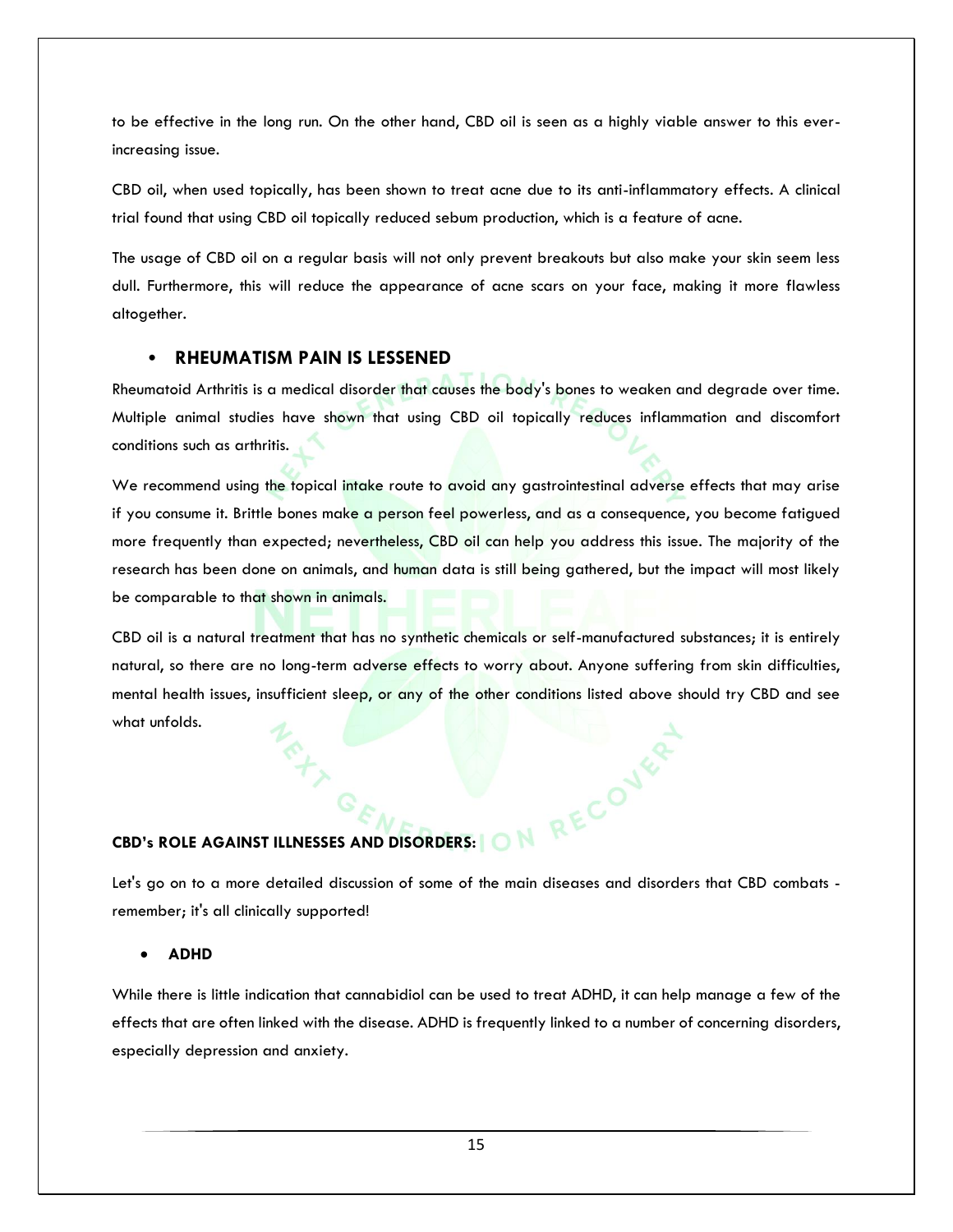We still need concrete evidence to claim its treatment against ADHD entirely; as stated above, it has been clinically proven to suppress the symptoms of ADHD, such as anxiety and depression. Keep in mind that some might experience certain side effects after consuming CBD, such as mood and appetite changes.

Even if ADHD can not be fully controlled or suppressed, you can have peace of mind to the extent that you will not have to deal with the never-ending bothersome symptoms that come coupled with ADHD fully.

#### **EPILEPSY**

CBD's efficacy to prevent spasms is still being researched. CBD is presently permitted for the treatment of seizures induced by tuberous sclerosis complex and two uncommon epilepsy types. CBD has been proven to be a successful therapy for several different forms of epilepsy in some early trials.

There is still more research to be conducted in this regard. Still, several studies have indicated that only highgrade CBD, which has been appropriately labeled and produced, seems to be more beneficial than any off-the-counter product.

Another suggestion for people dealing with ADHD and thinking of opting for CBD must consult with their doctors for optimal guidance. They will let you know if it is safe for you to ingest it and ensure that it does not contradict any other medications you are using.

#### **PARKINSON'S DISEASE**

Studies have identified that CBD could be helpful in preventing Parkinson's disease, but so far, only animal studies have been conducted.

Furthermore, the National Institutes of Health of the United States believes that CBD will do little to assist Parkinson's disease after it has started. As a result, it may only be effective as a preventative measure.

However, human clinical trials examining if CBD may help prevent Parkinson's disease did not provide meaningful results. Further investigation is necessary to determine why CBD protects animal brains but not human brains, as far as we can determine.

It's essential to keep in mind that 60 percent of the brain's dopamine-receptive neurons are already impaired by the time a person starts to show signs of Parkinson's disease. Throughout most medical studies, CBD is only administered after a patient is diagnosed.

#### **BACK PAIN**

Another added benefit of CBD is that it subdues back pain. This works as a subsequent effect of CBD's primary benefits.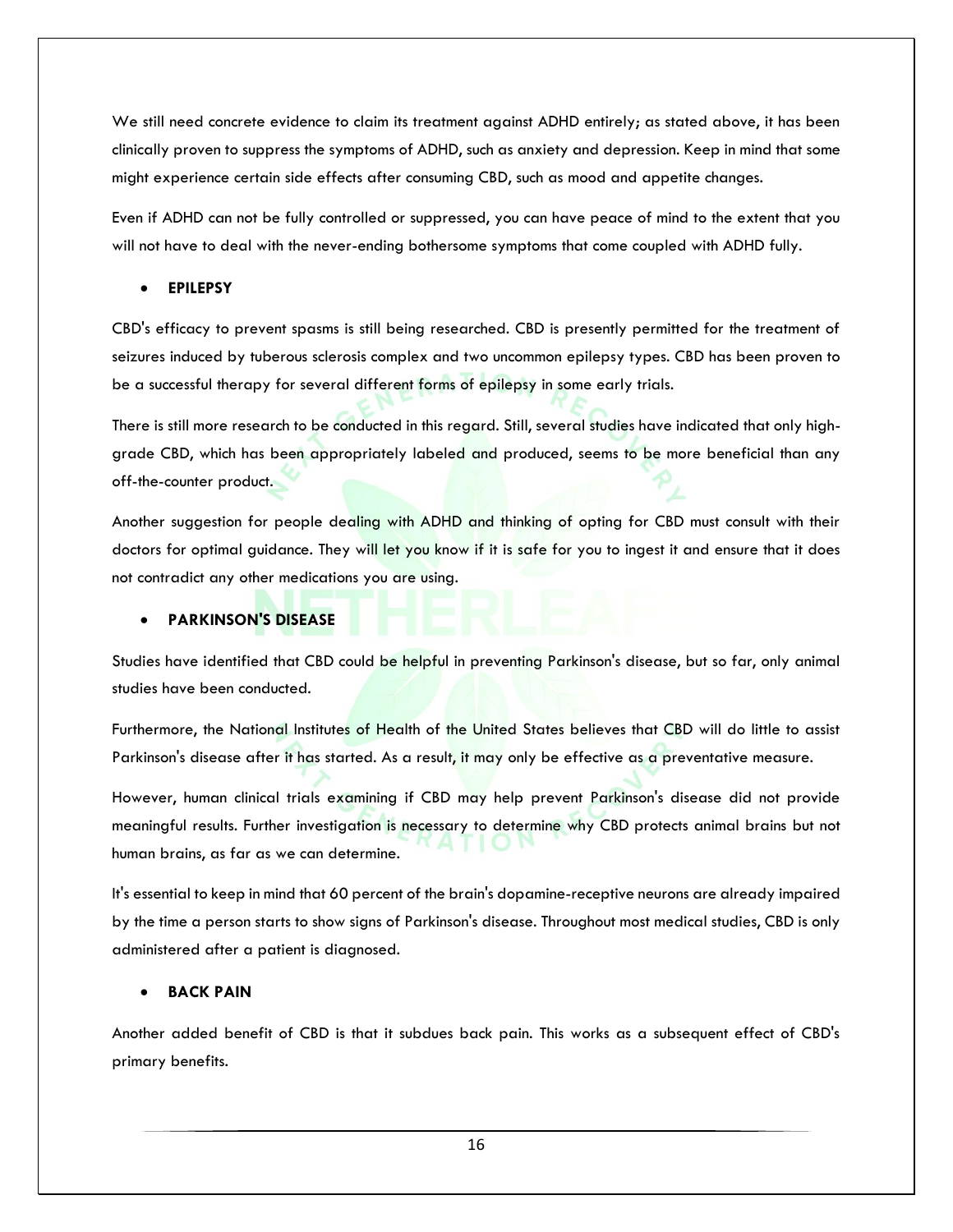CBD has been shown in studies to relieve back problems by lowering inflammation, fighting anxiety, which is commonly linked to long-term or persistent backaches, and aiding sleep and leading to overall calmness. These advantages have previously been discussed, but cannabidiol combats not just those conditions but also the difficulties that come with them.

CBD has been shown in trials to influence how people experience pain, but further study is needed. CBD is a comprehensive therapy, which implies it doesn't particularly address backache unless it's in the form of a topical application. Still, it does add to a broad state of comfort and pain alleviation.

# **IT CAN HELP ELIMINATE CANCER SYMPTOMS**

Cannabidiol has curative properties, and it can possibly lessen the symptoms of cancer and any negative reactions such as vomiting, nausea, and discomfort. In one research, over 175 patients dealing with aching issues caused by cancer were provided with CBD and THC, as the pain medication failed to help them in any way.

Participants who just got the THC constituent were not entirely alleviated from the pain. In contrast, people who were given a combination of CBD and THC showcased positive results.

CBD might additionally benefit in the lessening of chemotherapy effects such as vomiting and nausea, top two most prevalent negative impacts for people who have cancer. Although medications can assist with these unpleasant symptoms, they aren't always successful, prompting some individuals to seek an alternative.

Research of Sixteen cancer patients receiving chemotherapy discovered that somehow a combinatory THC and CBD mouth spray decreased chemo-caused nausea and vomiting more than conventional medicine individually.

#### **Possible Negative Consequences of CBD?**

Cannabidiol has been proven in clinical studies to have adverse effects. The extent might differ from one individual to another.

Symptoms that are common include:

- **Distress**
- Appetite fluctuations
- Modifications in mood
- Nausea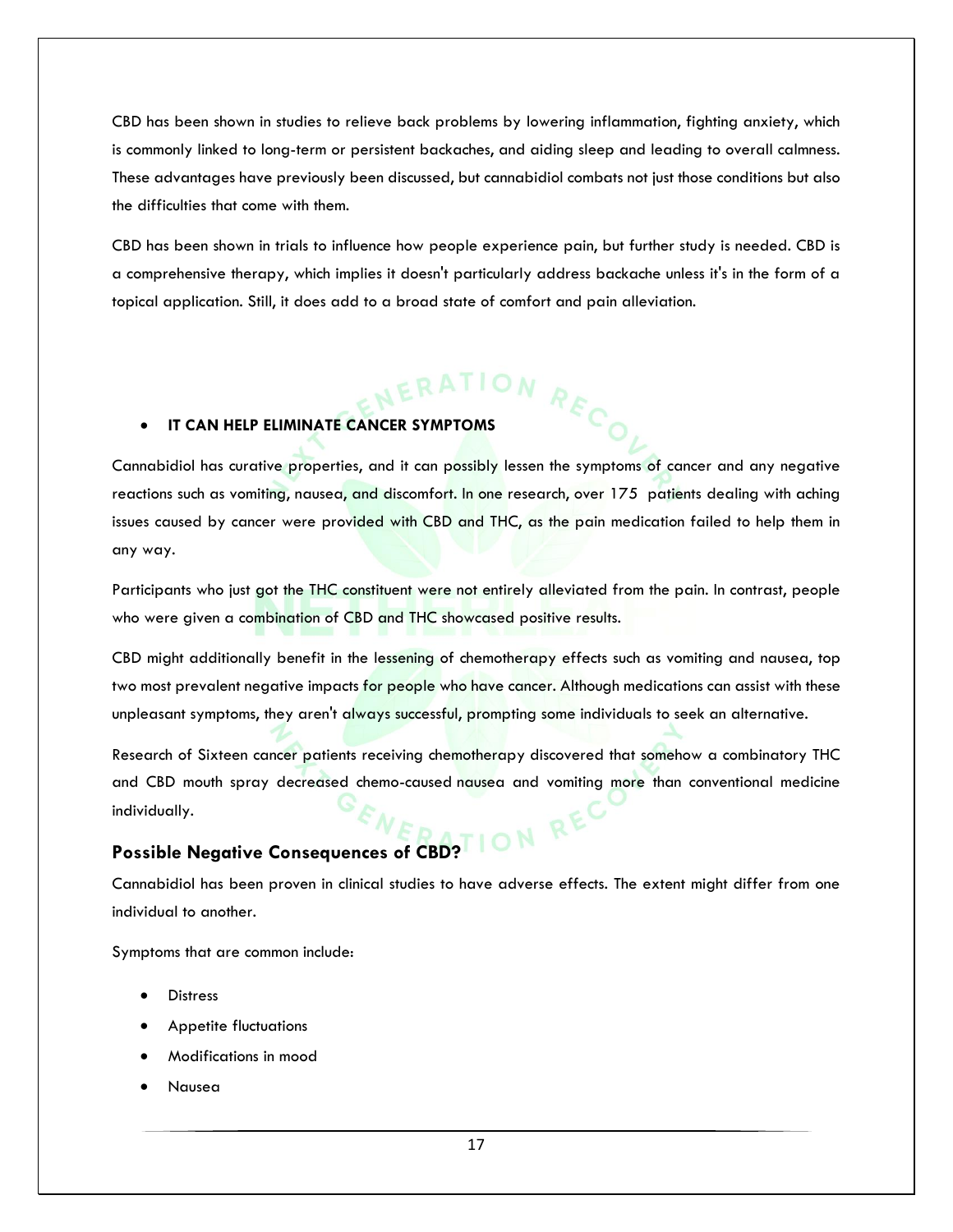- Lightheadedness
- Tiredness
- Mouth is parched
- Vomiting
- Nausea

CBD oil may also enhance the activity of liver enzymes, hence CBD oil should be used with caution by those who have liver illness, preferably supervised properly by a healthcare practitioner who can regularly check the levels of blood liver enzymes.

Throughout pregnancy and nursing, cannabidiol must be ignored. Due to the possible dangers to a baby's development, the American Academy of Pediatrics recommended females avoid cannabis use when pregnant in a 2018 research. In addition, CBD is proven to pass across the placenta barriers; therefore, it's unknown how it helps.

If you're considering using CBD products to address a health problem, consult a doctor first to be certain it's really the correct choice for you. It is always better to conduct extensive research; this way, you can have mental peace and be physically assured that it will not react negatively with your body.

This covers both the positives and negatives of CBD. However, there is still much more to uncover – scientists are continuously testing CBD and its molecular structure to further study how it can prove beneficial for the human body.

## **CHAPTER 5: OPTIMAL CBD DOSING**

Contrary to popular belief, cannabis not only proves useful for intoxicating purposes but has also been proven to be medicinally beneficial. Cannabis oil and its by-products have most recently convinced individuals that there is a side to this tetrahydrocannabinol (THC) enriched plant that has the potential to cause more benefit than harm.

#### **Administering Cannabis as Medicine - A Challenge for Doctors**

Since cannabis is a relatively new addition to the medicinal world, a majority of medical health professionals did not get the chance to study about it when in the process of getting their professional degree - and hence it can be a challenge for them to prescribe it appropriately as treatment of illnesses to their patients.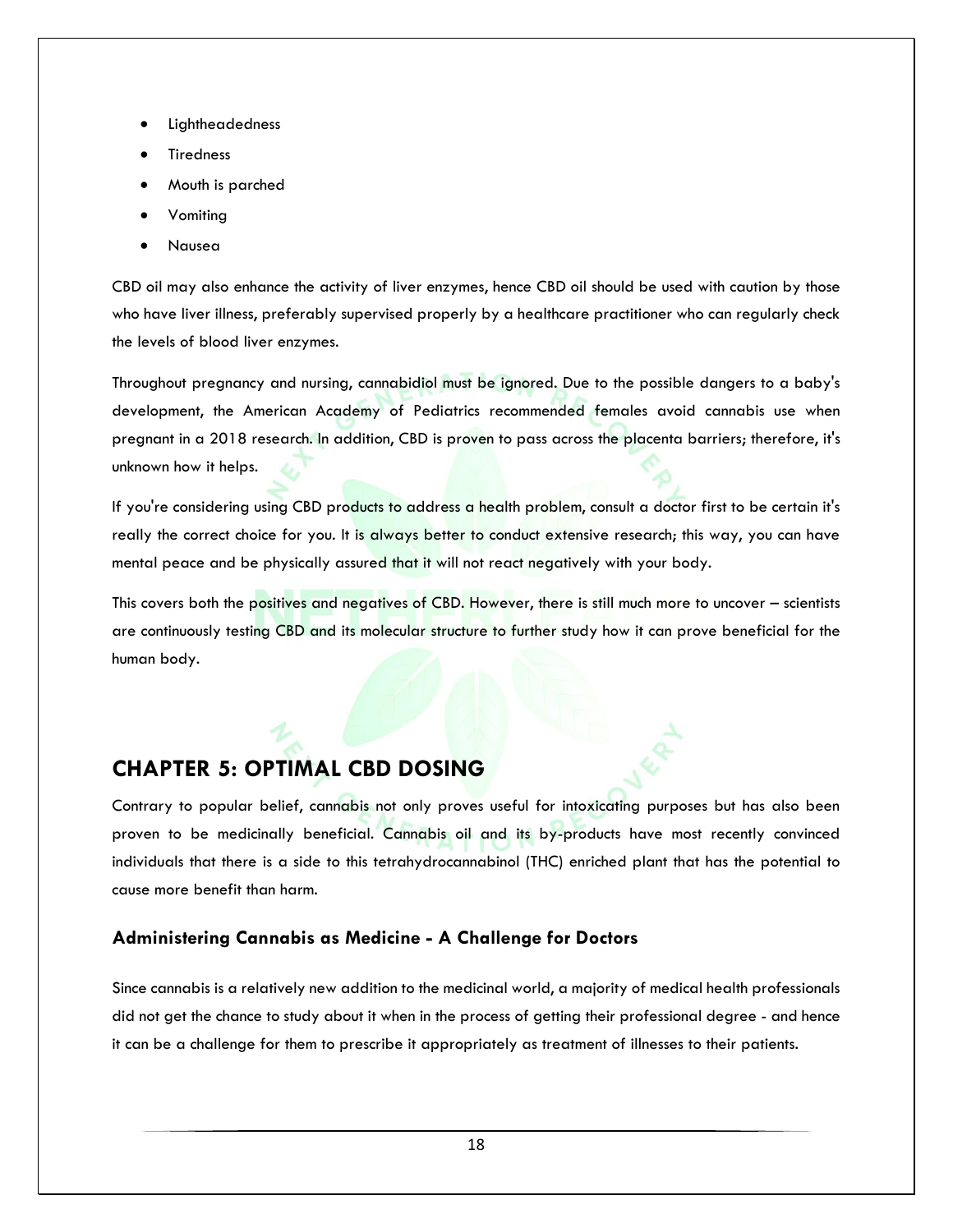According to physicians, different bodies have different needs, and the amount of cannabis to be used varies from person to person. The drug also affects individuals differently, meaning the intensity or occurrence of potential side effects can go from none to high from one person to the next without them even knowing.

For instance, consuming a single milligram could affect one person in the same way that over a thousand milligrams affect another person in one day. There is more than just dosage that is up for discussion - cannabis is available in multiple forms and potencies, and it is essential to know which needs to be used when, how, and for what.

#### **AN INTRODUCTION TO 'MICRODOSING'**

 $ERATION$ Sources say that you do not necessarily have to attain a state of intoxication in order for the cannabis' curative effects to kick in; even lower doses can do the job. In fact, a renowned doctor is of the belief that sometimes these smaller doses can demonstrate more efficacy than higher ones. This ritual is termed 'microdosing.'

A report published in 2005 claimed that even a dosage as low as a milligram of THC stopped the further development of a cardiovascular disease called heart atherosclerosis, thus further enforcing the hypothesis that you do not need to get 'high' in order to derive medicinal benefits. Even a lower dosage works just as well. In-depth research that can help further solidify the legitimacy of this claim is obstructed by federal restrictions pertinent to cannabis consumption and possession.

Regardless, the drug is swiftly gaining recognition from users interested in its healing properties rather than its recreational use. To the displeasure of legal authorities who have prohibited cannabis use, its medicinal form is still available as sprays, oil extracts, edibles, topical salves, and much more.

#### **EUPHORIA VERSUS MEDICINE**

To strike the right balance between consumption for intoxication and recovery is crucial. The effects of the drug may not even suit everyone, and as mentioned earlier, sensitivity varies from individual to individual. Cannabidiol (CBD) comes from marijuana or hemp, intending to reduce the quantity of THC. THC is extracted from marijuana. The former does not have as extreme intoxicating qualities as the latter and can sometimes counterbalance its effect depending on the ratios of the two.

Owing to the availability of CBD products in the present era, patients can choose to obtain healing benefits without experiencing intoxication.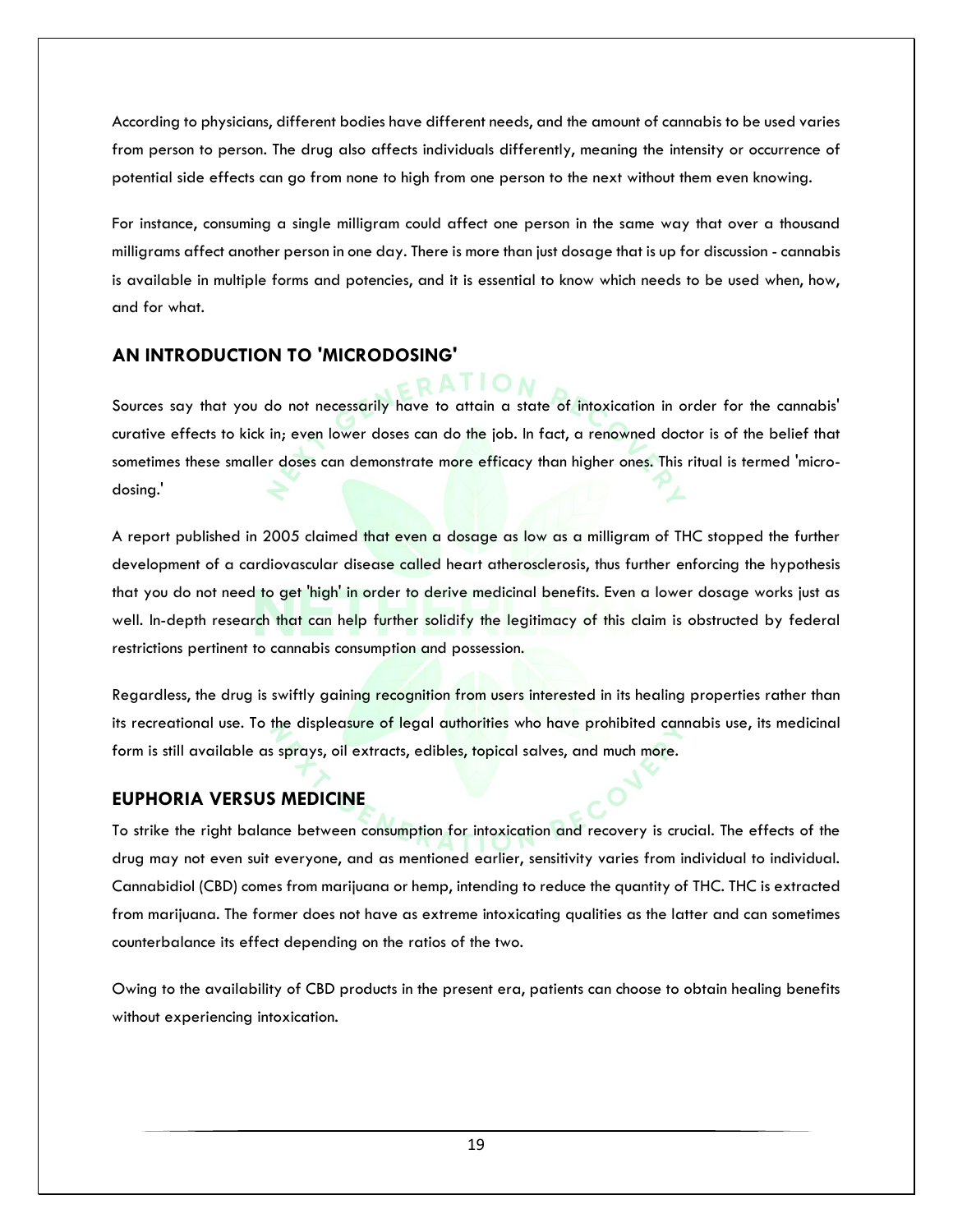Three kinds of cannabis and resin-rich cannabis products exist. They are categorized into Type 1 (THC dominant - low CBD and high THC), Type 2 (THC and CBD - a mix of the two and not as intoxicating as type 1), and Type 3 (CBD dominant - low THC and greater CBD, not *really intoxicating*).

Type 4 also exists - this is a less common form that contains smaller cannabinoids like THVC and/or CBG, but this is not significant because the CBD and THC compound quantities are more vital for medical use. The most important question is how to use each type stated above and in what amount.

#### **THE APPROPRIATE DOSAGE - "START LOW, GO SLOW"**

An article published by acclaimed physicians in a medical journal back in 2018 has provided recommendations for medical health professionals to administer Type 1 within the boundaries of the law. They believe in the 'Start Low, Go Slow' methodology.

According to the method stated in the article, a newbie considering vaping or smoking higher concentrations of THC is recommended to wait fifteen minutes after their first puff before they re-inhale. The effects of the first inhalation (that typically take a few minutes to kick in) may be enough to diminish symptoms of stress. The patient can inhale every fifteen minutes to half an hour till they feel relief.

When taking cannabis orally, it can easily take an hour or an hour and a half to experience the benefits of each dose.

In terms of edible products, the authors advise that beginners ingest 1.25 to 2.5 milligrams of tetrahydrocannabinol before going to bed for two days and observe if any unfavorable side effects occur.

If there are none, this can be increased by an additional 1.25 to 2.5 milligrams every two days until the patient is granted relief from the symptoms in question. Suppose, in the process, the individual feels like the increased dosage is causing adverse effects. In that case, they may go back to ingesting the previous quantity that did not have a similar impact. MOITAS

#### **DOSAGE BASED ON TYPES**

#### **TYPE 1 - THE RIGHT AMOUNT OF THC**

In order to experience the full remedial effects of cannabis, it may be required that a fraction of patients take it not only before bedtime but also twice or thrice in the daytime. They must be super careful about doses.

On the first two days, they should ingest 2.5 milligrams of THC once, double this amount the next two days (split into two doses), and finally go up to fifteen milligrams divided into multiple doses across the day if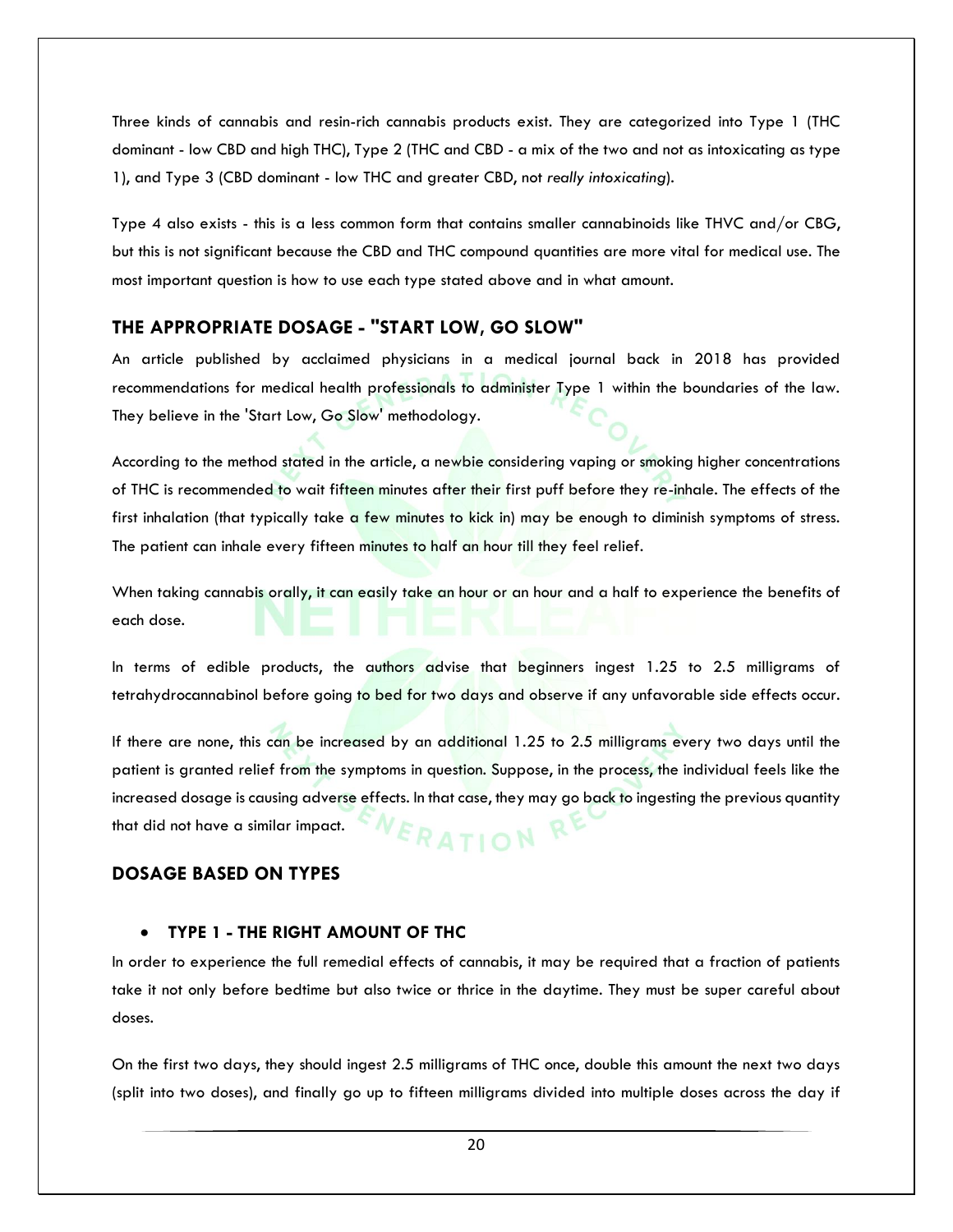their system can handle it. Going over twenty to thirty milligrams of THC a day can cause an unfavorable impact on health or increase an individual's tolerance to the drug without fixing the issue at hand.

As cited earlier, a higher dose of cannabis does not necessarily guarantee more benefits. This can also backfire. The constituents of the plant have biphasic qualities so that they can cause completely contrary effects based on low or high dosage.

A large dosage of anesthetizes and a minor dose stimulates - meaning patients may experience more powerful effects initially as they administer lower dosages. Still, as they increase the dosage, the therapeutic effects may disappear depending on how a user's body responds to THC.

It is essential to consider that an increased dosage will result in weakened calming effects and unwanted side effects. The capacity to build tolerance varies from person to person, depending on how their body responds to THC levels. It is advised that users keep their intake in check to get the best out of their dosages.

The purpose of consuming cannabis is to relieve stress and induce therapeutic effects, but when you do not watch the dose you take, you are at risk of experiencing side effects that may result from over-consumption.

The same symptoms that a patient wants to treat using THC are mirrored when they consume too much. For example, anxiety, restlessness, nausea, spasms, panic attacks, and sometimes hallucinations and cannabisinduced psychosis. Patients can steer clear of the looming side effects by introducing smaller amounts of THC into their system and increasing them slowly.

#### **TYPE 2 – THC AND CBD, THE DYNAMIC DUO**

CBD and THC have long been believed to work wonders when used in combination than as separates. This power duo has remarkable therapeutic and medicinal attributes—THC does its thing, and CBD enhances its inherent properties without adding to the side effects.

The British journal of pharmacology published a report in 2010 that studied the effectiveness of THC usage with CBD—the findings of this research highlighted some positives associated with the combination of CBD and THC. It was found that some ineffective THC dose was made effective by the use of CBD as it magnified the medicinal effects.

Different levels of Sativex, cannabis-derived spray, have also been studied clinically, examining the efficacy of the 1:1 CBD to THC ratio and how that affects pain relief in patients. Journal of Pain published a study in which there were 263 cancer patients who were in pain and needed relief of some sort. That group was prescribed 21 mg of Sativex, which they consumed each day. A small dose resulted in significant improvements in patients' pain levels.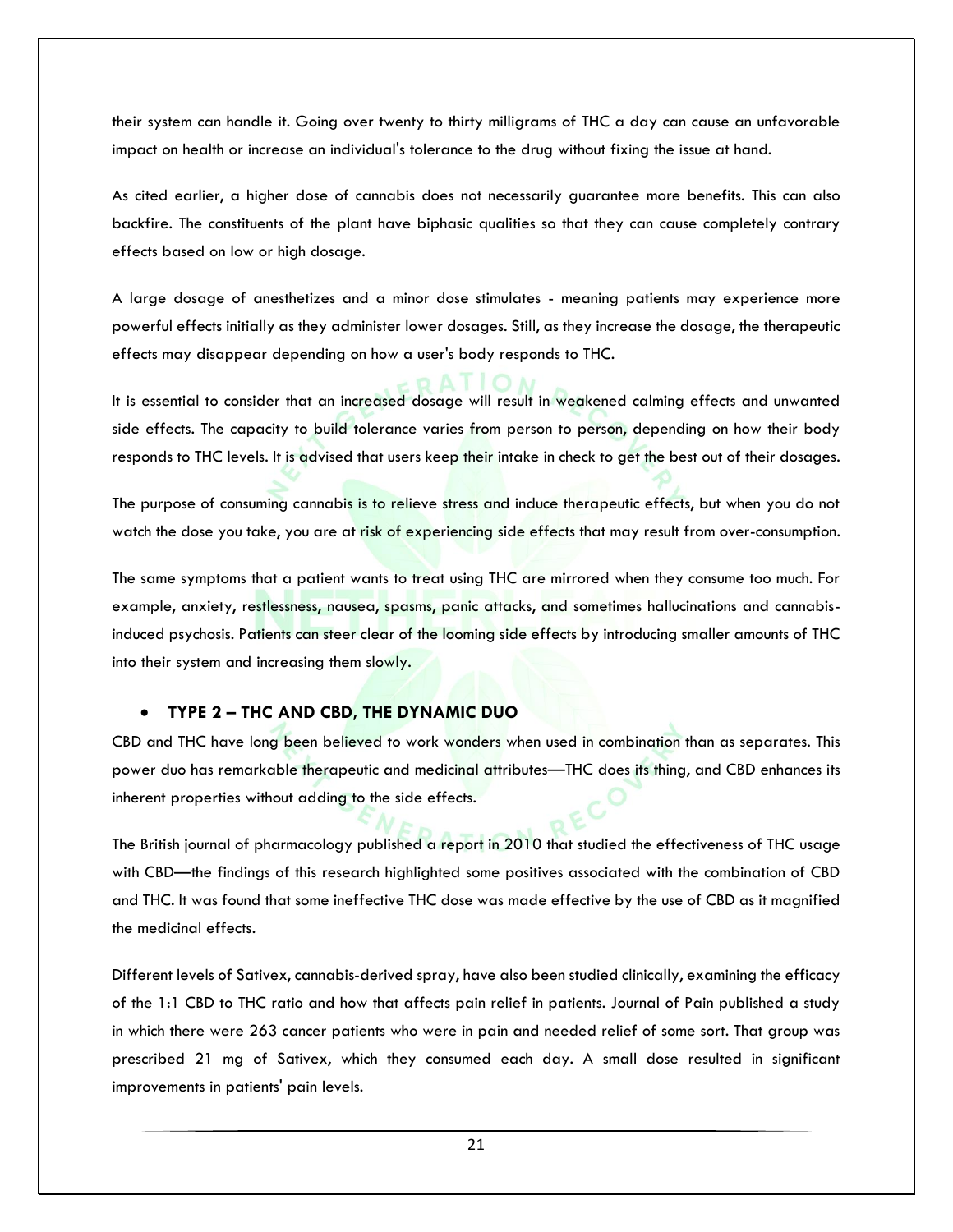Although it's perfectly natural for patients to find relief after receiving a small effective dose of CBD and THC, some still benefit from a higher amount of these compounds. CBD makes a high potency cannabis treatment easier to work with as it reduces the mind-altering effects produced by THC, all the while making the whole process a lot more manageable.

There is no set ratio of CBD: THC dosage that is ideal for each individual. Each person derives different benefits from the two. A small amount of CBD coupled with some THC is likely to have a therapeutic effect on the patient.

Those who are beginners or new to cannabis must start by consuming small doses of CBD and up the dosage slowly. This can be done by taking smaller quantities throughout the day instead of taking a big dose all at once. But one must keep in mind that a low CBD product does not necessarily provide you with the best therapeutic effects; instead, a balanced intake of CBD along with THC could result in greater medicinal benefits than what you derive from using them separately.

To sum it up, the purpose should be to take consistent, small, and measurable doses of CBD products with THC. A user can experiment with the doses of different ratios of CBD: THC to find the right combination that works well for them.

#### **TYPE 3 – CBD RICH EXTRACTS**

Type 3 formulation consisting of CBD-dominant cannabis with a small amount of THC does not leave a patient feeling stoned after consumption. But it also applies to the intake of CBD as an isolated compound as they lack cannabinoids that collectively elevate the healing benefits of CBD.

Clinical research on cannabis consumption shows that CBD-rich oil has a broader calming window than a CBD isolate, which is why micro-dosing CBD is a convenient option for patients who prefer not to go overboard and hit the intoxicating threshold. Full-spectrum CBD remedy is another way of achieving therapeutic effects without experiencing the high induced by cannabis.

CBD isolates require increased-and exact doses to give patients a therapeutic effect. CBD isolates have been found to help with the treatment of conditions like psychosis, epilepsy, spasms, and other similar diseases. But there is one drawback of using CBD isolates— a higher dose of CBD isolates is likely to react with several other tricky drugs. In contrast, a whole cannabis plant does not interact with other drugs in a problematic manner.

If patients are on the lookout for hemp-derived CBD isolates, then users must thoroughly assess all the distillates available across the internet. But shopping online for hemp-derived products can be tricky as patients may never know what quality issues are present in the products before they purchase them.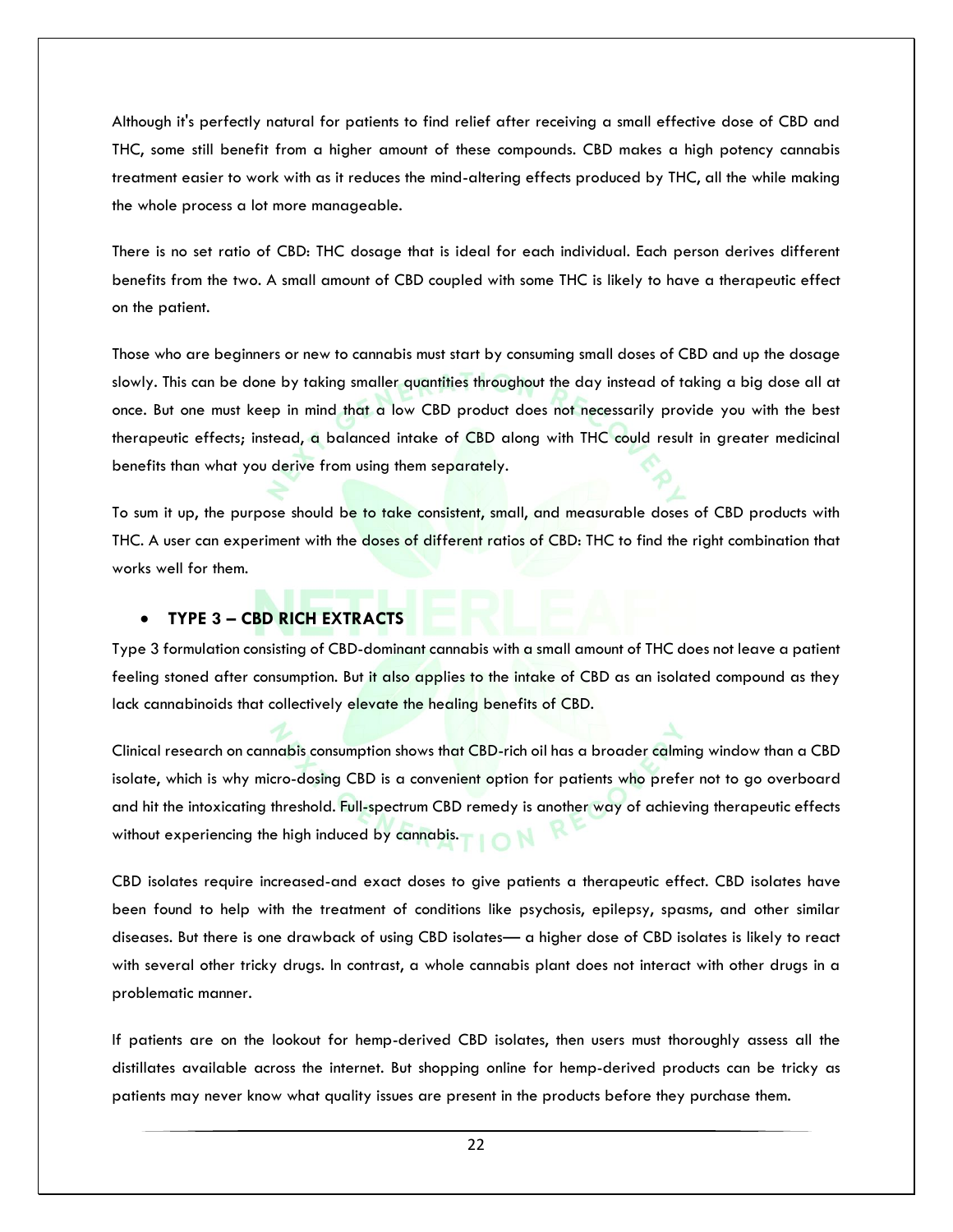A clinical trial based on 39 schizophrenic patients concluded that a small amount of CBD isolate improves the cognitive functions in a schizophrenic person's brain.

#### **MEDICINAL CBD**

Recently in the latest development in the pharmaceutical aspect associated with CBD, a single-molecule CBD became FDA approved to treat seizure disorders. This allows families to get their loved ones with health insurance the proper treatment for epilepsy. Without health insurance, individuals cannot afford the CBD remedy developed by companies as a medication exclusively for seizures.

However, adults and children have varying tolerance levels. Children can tolerate higher doses of cannabis concentrates without experiencing harsh side effects, whereas adults might experience daunting effects if they are given the same amount of CBD as children.

#### **CHAPTER 6: MISCONCEPTIONS SURROUNDING CBD**

Another important topic we would like to go over in considerable depth is the CBD myths developed over time. Many people still regard it as a kind of cannabis that simply gets you high, and the claimed health advantages are all a marketing ploy.

The truth, we feel, is substantially different from the assumptions being made. We want to get as many of them out the way as possible so that consumers and anyone still suspicious may rest confident that the product is genuinely beneficial.

While it may appear that this dismissiveness isn't causing any harm, this isn't always the case. When this ignorance reaches caseworkers, psychologists, school officials, and other individuals with the capacity to affect people's lives, serious harm can result.

CBD is sedating and numbing, CBD works better in significant dosages than tiny doses, CBD is beneficial, THC is harmful, and numerous other prevalent misunderstandings have arisen. We'll go over these and a few more points in the following paragraphs, and we believe your opinion of CBD will change, and you'll feel better informed.

#### **1. IT DOESN'T MATTER WHERE CBD COMES FROM**

Although CBD oil may be extracted from certain poor industrial hemp types with low resin concentration, fiber hemp is not a great resource of cannabidiol. Hemp created by industries usually has considerably less Cannabidiol than CBD-rich cannabis flower tops with high resin content.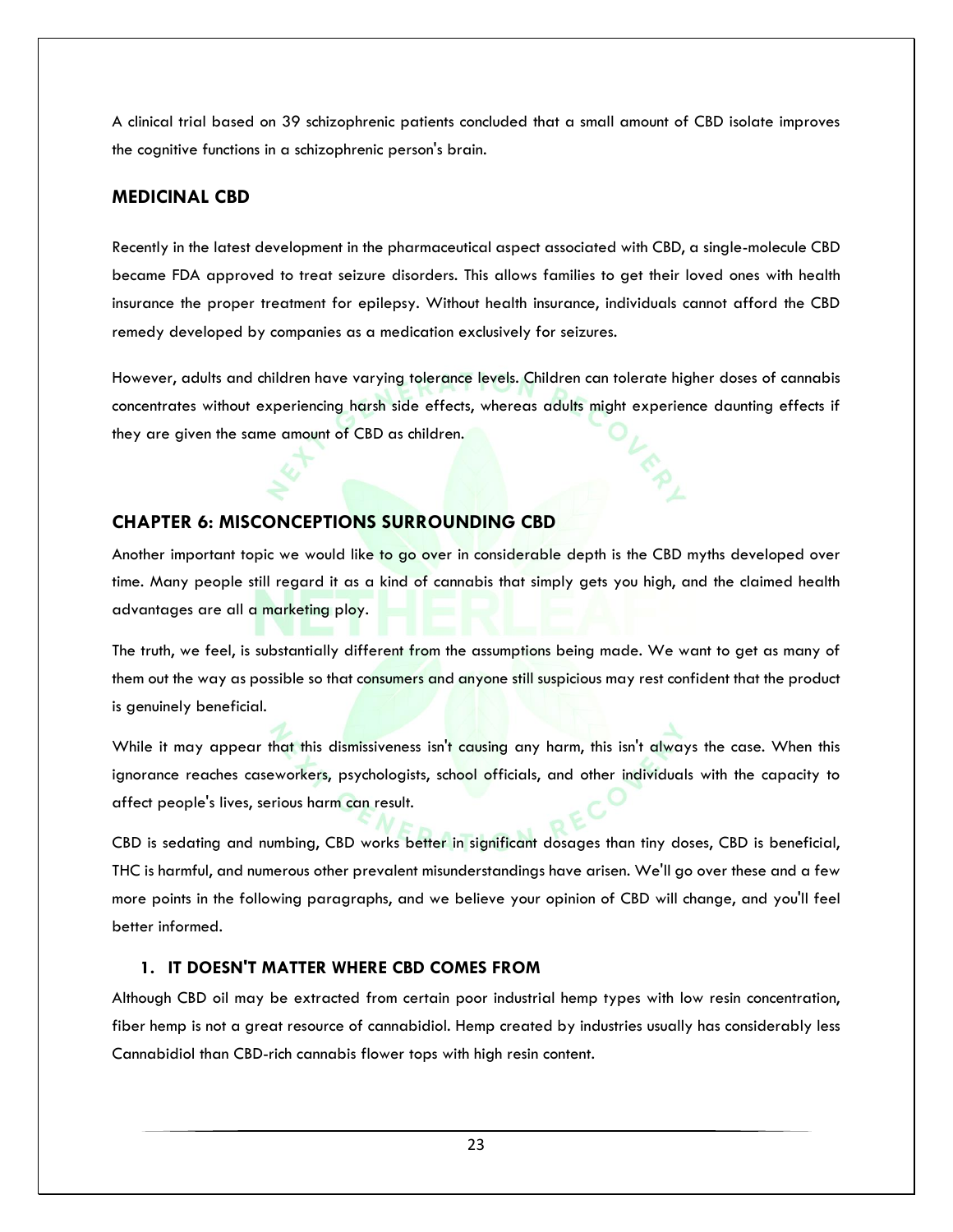As hemp is a bio-accumulator, which means that it pulls pollutants out from the ground, large volumes of hemp plants are required to extract a tiny quantity of CBD, increasing the danger of contamination.

The argument surrounding the source of CBD has been suppressed over time as more and more producers are becoming aware of customer expectations. They are trying to incorporate techniques that ensure highquality CBD with a solid resin concentration.

#### **2. CBD IS NOTHING MORE THAN A MARKETING RUSE**

Another widespread misunderstanding is that CBD is unneeded in numerous situations and is heavily marketed just to make the brand stand out, given how unusual CBD use has been up to this point.

The wellness business is an excellent example of this, which helps to legitimate this notion to some extent but it's not entirely accurate, and we'd want to clarify the situation. CBD has been integrated into various goods in this industry. However, not all of them are necessarily beneficial to the customer, yet they are promoted extensively as a remedial product.

CBD, in reality, is highly beneficial in various cosmetic items, such as moisturizers and skin balms, and this has been professionally established. CBD contains antioxidants, which are valuable in the fight against acne and outbreaks.

This is how it works in a variety of fields. Still, when it comes down to it, CBD retains its status as a very effective remedial product, assisting customers in the treatment of a variety of ailments and disorders. So, overall, even if certain businesses may be utilizing CBD needlessly, this does not negate its real benefits – NO, IT IS NOT A MARKETING GIMMICK.

#### **3. THE BAD CANNABINOID IS THC - A GOOD CANNABINOID IS CBD**

One more misconception we'd like to discuss is the consideration of THC as a purpose-less constituent in the world of cannabis. Hemp production is only authorized for products containing less than 0.3% THC, which makes individuals even more skeptical about it. TION

Many individuals continue to validate the use of CBD but trying to vilify THC. Hardline anti-cannabis reformers are using the positive sentiment concerning CBD to stigmatize high-THC marijuana further, portraying it as the lousy cannabinoid and CBD as the good cannabinoid. The only argument they put up is that at least CBD doesn't leave you feeling that 'unwanted high'.

Scientifically speaking, CBD and THC have particular benefits when ingested or applied topically, and they even work better together to tackle specific issues.

THC's potential to relieve the sickness and appetite reduction linked with chemo has indeed been acknowledged. The NHS is now offering Nabilone, a biosynthesized tablet version of THC, which isn't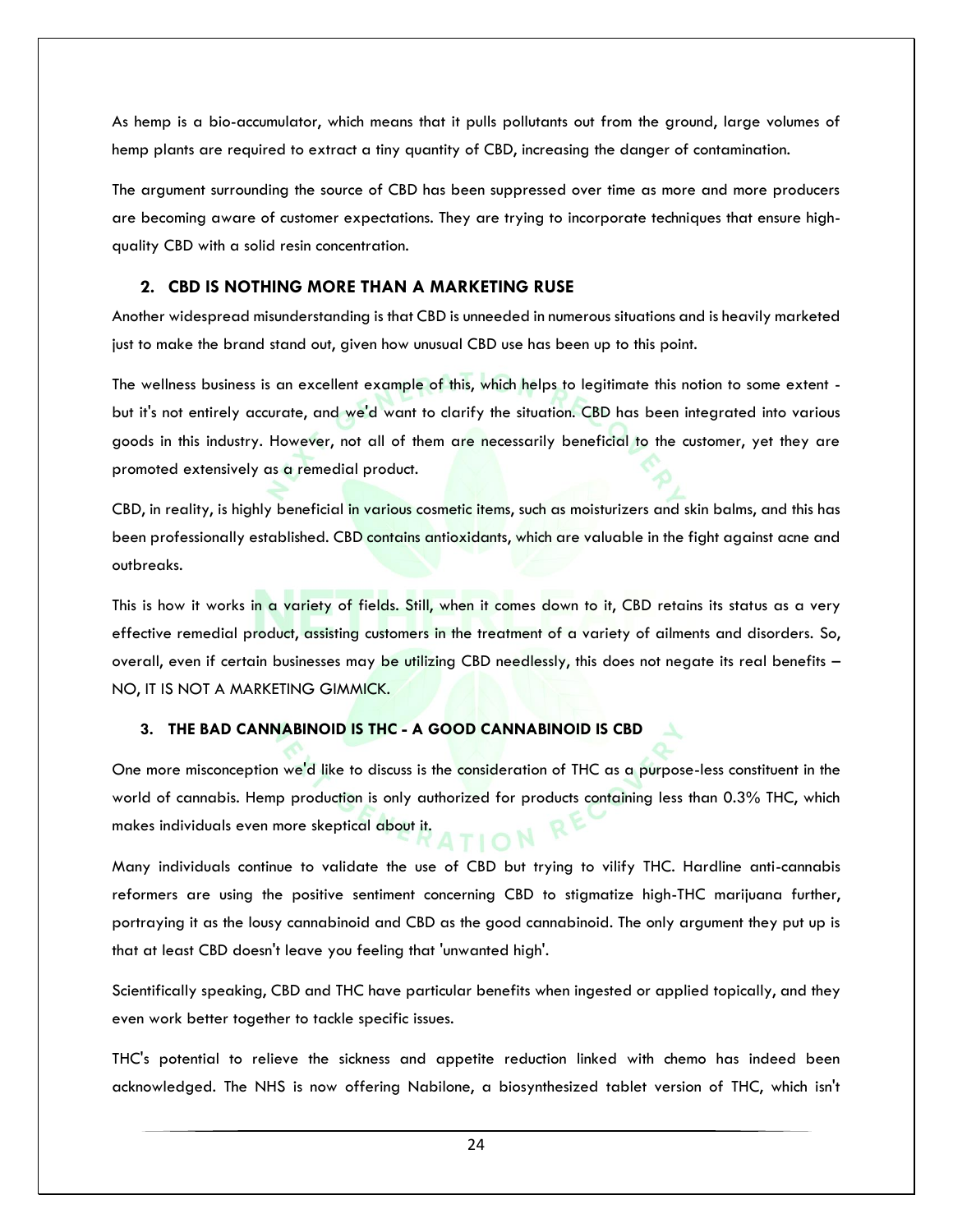psychoactive at all. On the other hand, Nabilone is only recommended by a specialist after other therapies have failed or are ineffective.

We can conclude from this that both CBD and THC have curative properties. Just because one of them has adverse psychoactive effects does not mean they can't be clinically modified to consume for all the other benefits it has to offer.

#### **4. CBD IS DUBIOUS BECAUSE THE CBD BUSINESS IS SHADY**

This is more of uncertainty regarding the use and consumption of CBD in comparison to it being a myth or misconception. It's undeniable that the regulatory debate in which CBD resides, hemp is legal in the United States, but marijuana is illegal, and CBD can be obtained from both forms of the Sativa plant leads to some questionable products.

There are many retailers of CBD, and the number keeps on increasing, which leaves the consumers in an ambiguous state regarding the authenticity of these retailers. Many of the Cannabidiol-infused items offered on e-commerce websites and platforms, in reality, have little to no CBD present in their composition, according to lab testing.

CBD products, with the exception of Epidiolex, have not been authorized by the government. Therefore, certain critics are correct in pointing out flaws in the product, as there is a question of quality.

Our suggestion to tackle this barrier is to research on your own. Any product or company you are about to try out for the first time, read the labels thoroughly, look up the company and purchase their offerings only if they seem legit.

#### **5. CBD IS A PSYCHOACTIVE SUBSTANCE**

CBD is a non-psychoactive chemical, which means it won't make you feel euphoric. Most individuals who took it claim that it has an uplifting impact on their body, and those that have smoked cannabis may state that whereas THC gives you a mind-high feeling, cannabidiol delivers people a body high.

The truth is that one of the benefits of CBD, which has many people praising it for its anti-anxiety and antidepressant characteristics, is how it affects the receptors releasing serotonin within our brains.

Another area of research that is extensively being studied is how serotonin release influences a person's emotions and mental well-being. Numerous research has been conducted on animals that confirm the role of CBD in releasing serotonin from our brains, which might be the reason why someone would feel a euphoric effect.

This still does not mean that CBD is psychoactive; it adjusts your mental state to your liking. More clinical exploration is ongoing in this regard, but as of now, with all the scientific proof, this misconception is false.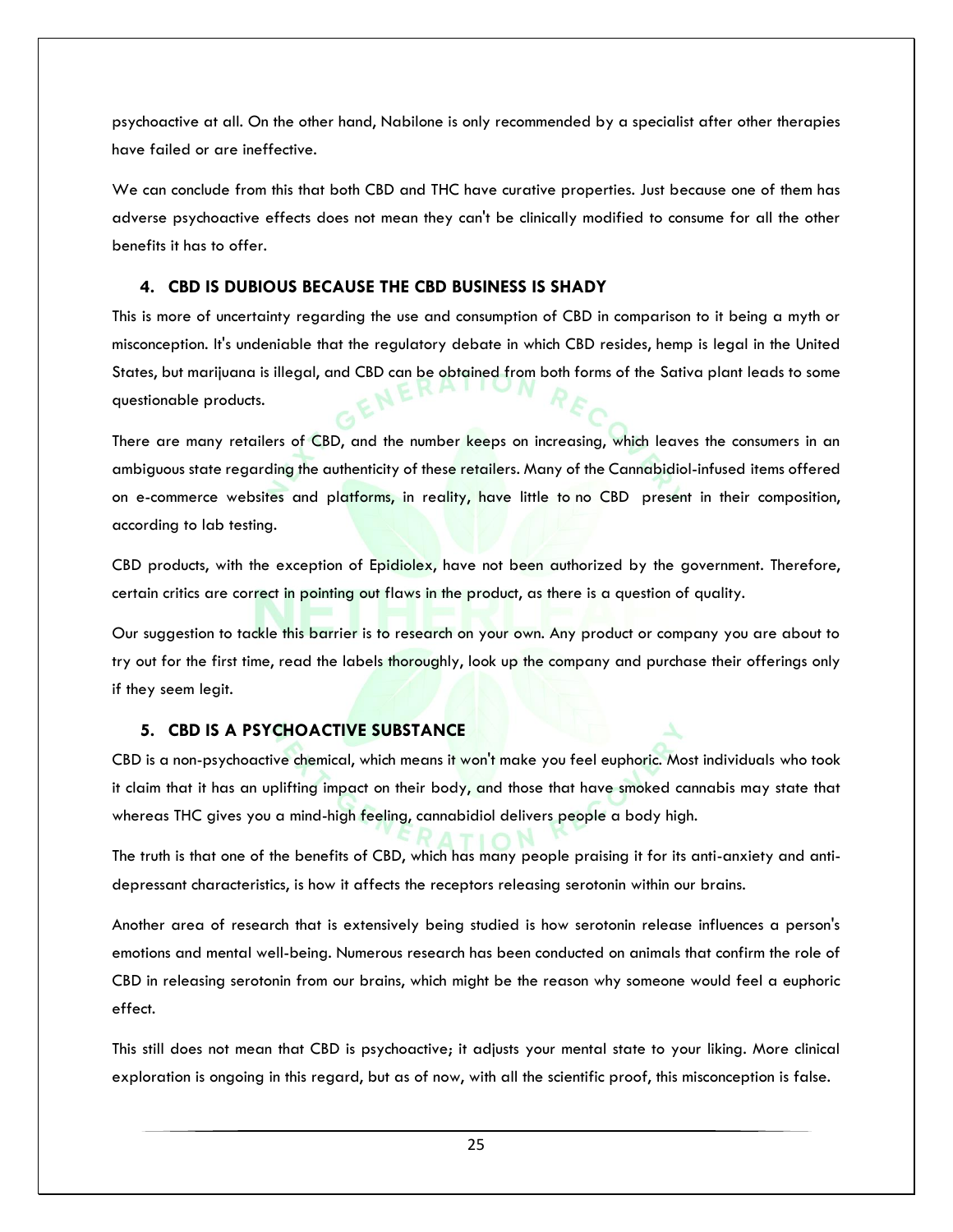#### **6. It should benefit straightaway in regards to its remedial properties**

Another common criticism of CBD is that it has no beneficial effects after use. If you don't have any of the ailments that CBD is useful for, the simple response to dispel this myth is that you must have one. It's pointless for you to consume the substance as a cure because there's no way to tell if it helped or not.

Another related argument is that I have a condition that CBD claims to help with, but no good results have appeared even though the individual has only been using the CBD product for a few days.

Things take time, and the same is applicable in this instance. You must be patient and allow it to do its thing; it will not cure your problem immediately but over a certain period. Like any other drug, CBD has its remedial course; you must consume it consistently and wait for the effects to emerge.

COLER

#### 7. **CBD CAN ONLY BE INHALED/SMOKED**

When people think of any product that falls under the umbrella of cannabis, they first assume that these products can only be consumed one way – through smoking. Well, in fact, the reality is far different from that. We are sure if you have read everything that we have discussed before this point, you are well aware that CBD does, in fact, exist in numerous forms.

CBD oil may be used in a variety of ways. You can eat, apply it topically, and smoke it. It can be consumed in the form of consumables or blended into foods and beverages. It's also possible to use it on your body and rinse and wash your hair with cannabidiol.

Moisturizing creams, sweets, bath salts, under-eye moisturizers, eyeliner, teas, nectar, or even soda water are among the many infused goods available today. CBD may also be smoked with a variety of tastes through the e-pens available on the market.

So whatever way you feel comfortable, there are CBD products that fit your consumption criteria. We understand that many of you were maybe aware of this, but some people still have ambiguity regarding this concern. We hope this makes things easier!

#### 8. **CBD IS A HIGHLY ADDICTIVE DRUG**

This, again, is not true at all. It has been scientifically proven that CBD is not an addictive substance. In reality, it is the opposite – research has deducted that CBD consumers can block the withdrawal effects that follow after morphine or painkiller addiction.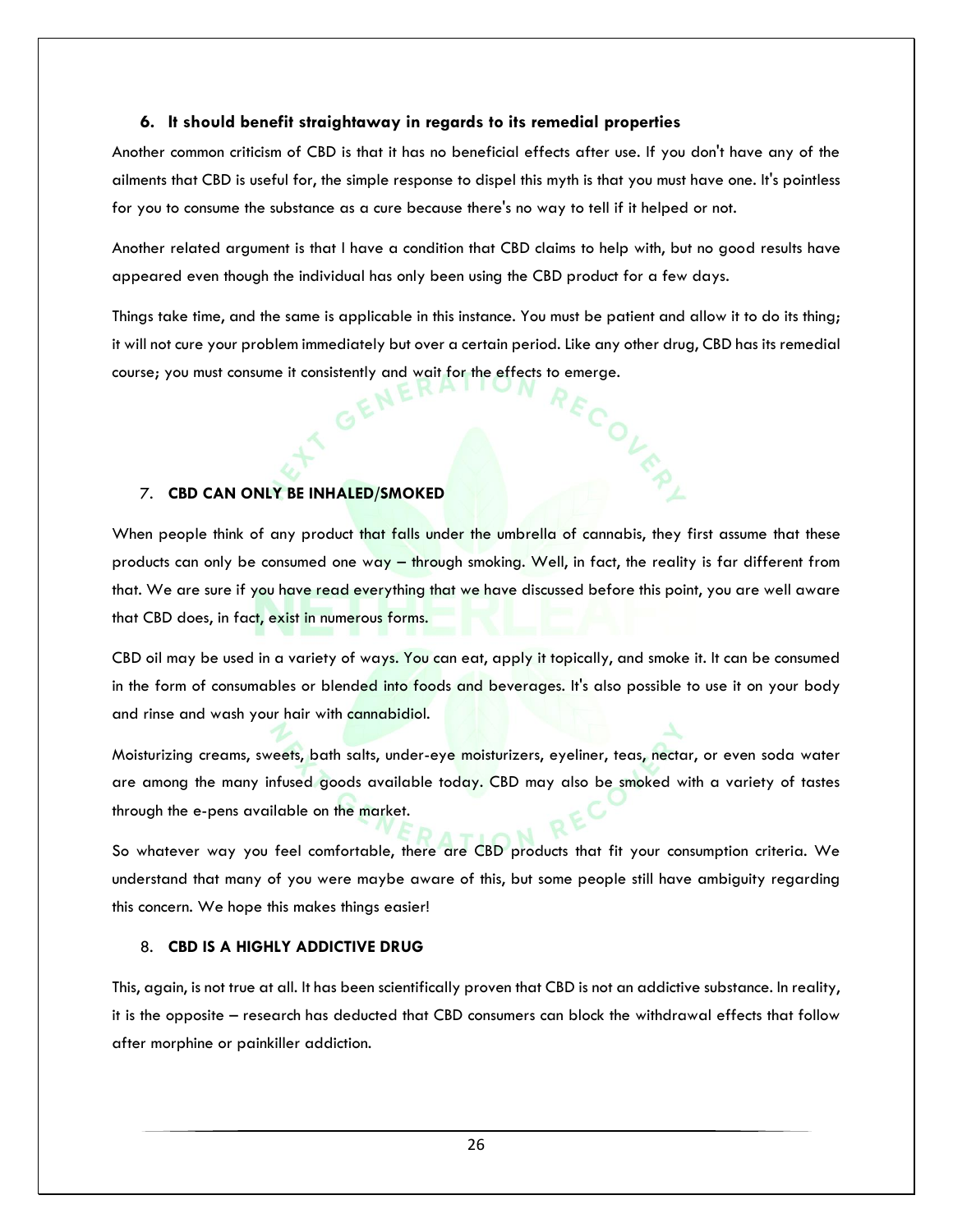When you consume CBD, it lessens the pleasure you tend to feel when you consume certain numbing painkillers. If the constituents of CBD work in a manner that opposes addiction from other products, how can it be addictive itself? We aim to provide the readers with only scientifically backed information, so you do not need to worry about getting addicted if you use CBD for its listed advantages.

#### 9. **ADULTS ARE THE ONLY ONES WHO CAN USE CBD OIL**

This is more of a common assumption than a misconception; individuals consuming CBD products most likely keep it as far away as possible from any kids that could possibly get hold of them. The reasons behind the assumption being unknown effects, miscalculation of dosage, etc. We would like to shed light on this concern and let the readers know that CBD can actually be used for children in specific scenarios.

This misunderstanding of CBD oil being used by adults may hold true for some who assume CBD oil is the exact same as marijuana. However, because both of these things have distinct effects on health and CBD oil includes trace quantities of THC, no research has been done to determine if it is inappropriate for kids. CBDbased medicines have been authorized for the treatment of children with a rare type of epilepsy.

This further verifies that kids can consume CBD – but it mainly depends on the purpose. Our suggestion is to only use it in cases where a child has epilepsy, but even in that case, you must consult a physician first and discuss the possibility.

#### **THE NEXT STEP**

These were some of the common misconceptions/assumptions/myths related to CBD products, we hope this clears ambiguity significantly, and you have the assurance of cannabidiol being safe to consume. It is a lovely creation, made for everyone (even animals in specific cases), and it is available in a variety of formats.

We did not get too much into certain misconceptions, but we would like to give you a quick overview so that anyone who has these worries can also have peace of mind. Other misconceptions may include the fact that CBD works best without THC, CBD eventually turns into THC after consumption, CBD is just another term for marijuana, and so on. All of the stated arguments or assumptions are entirely false, and research has proven it otherwise.

We will now be moving on to the tips we want you to keep in mind before heading out to purchase CBD. These will surely come in handy, so read the next chapter carefully.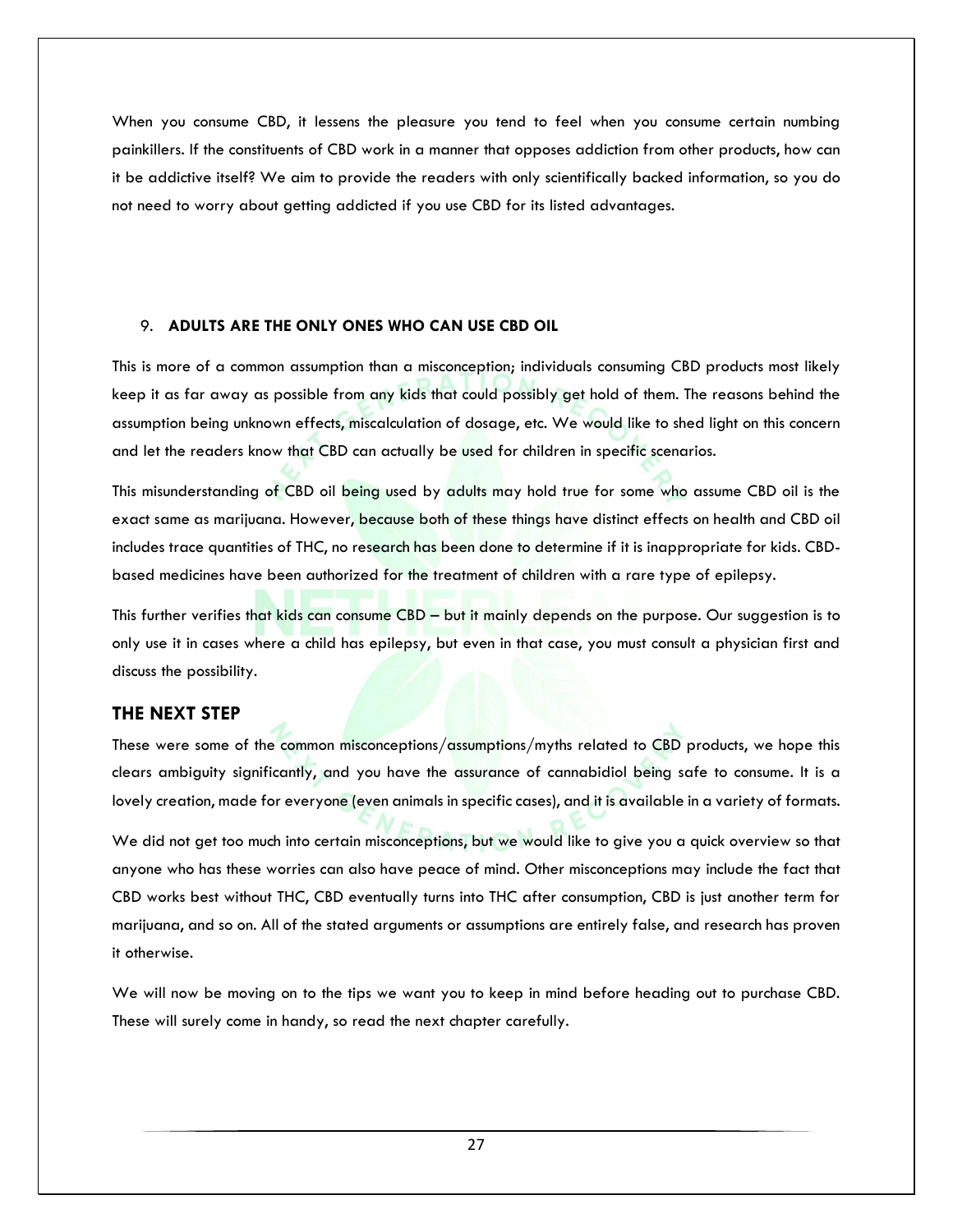#### **CHAPTER 7:**

#### **NINE TIPS TO KEEP IN MIND WHEN PURCHASING CBD**

CBD is readily available in today's unconventional times and in a multitude of forms. Selling counterfeit or fraudulently marketed goods, which prove to be dangerous rather than therapeutic, is a concern that accompanies this widespread and convenient availability.

Apart from the risk of fake products, there are numerous additional reasons why one should consider keeping specific guidelines in mind to help them choose the correct product, kind, and dose.

Whether you are a beginner or an experienced individual in the world of CBD, you must have some concerns regarding the purchased products. To tackle this concern, we have compiled a list of the most crucial considerations to make before making a purchase so that you spend your money wisely and get the results you want.

#### **1. DETERMINE WHY YOU WOULD LIKE TO UTILIZE CBD**

The first tip we would like to highlight is the reason behind your purchase decision. When you decide on purchasing CBD products, what do you seek as an outcome? We have already discussed the benefits of cannabidiol products, but we should still conduct our own research so that we can avoid companies that make false claims.

We ask you to identify the reason for consumption because this way you can choose a product that best suits your requirements. For example, if you have acne break out, you can opt for CBD serums and skincare products. In contrast, if you think of purchasing CBD to distress you and alleviate anxiety, orally consuming it is the best route.

Another reason why it's important is that some products are best for night use to calm you out, some for day use to keep you active. So, if you know precisely why you want to consume CBD, your experience will definitely be more purposeful.

#### **2. FIND THE IDEAL WAY OF CONSUMPTION FOR YOURSELF**

This is another tip we want to put out for our readers. As we are already aware of the fact that CBD is available in numerous forms, the question that follows this is, what is the way of consumption you want to select? It is upon you to decide what format will best suit your liking and not make you feel the discomfort of any sort.

If you prefer a topical style, you can choose from a variety of CBD oils available in the market, which are available as balms, creams, moisturizers, roll-ons, and more. In contrast, if you want to ingest it, you can opt for capsules, powders, gummies, and even as a flavor for your e-cigarette.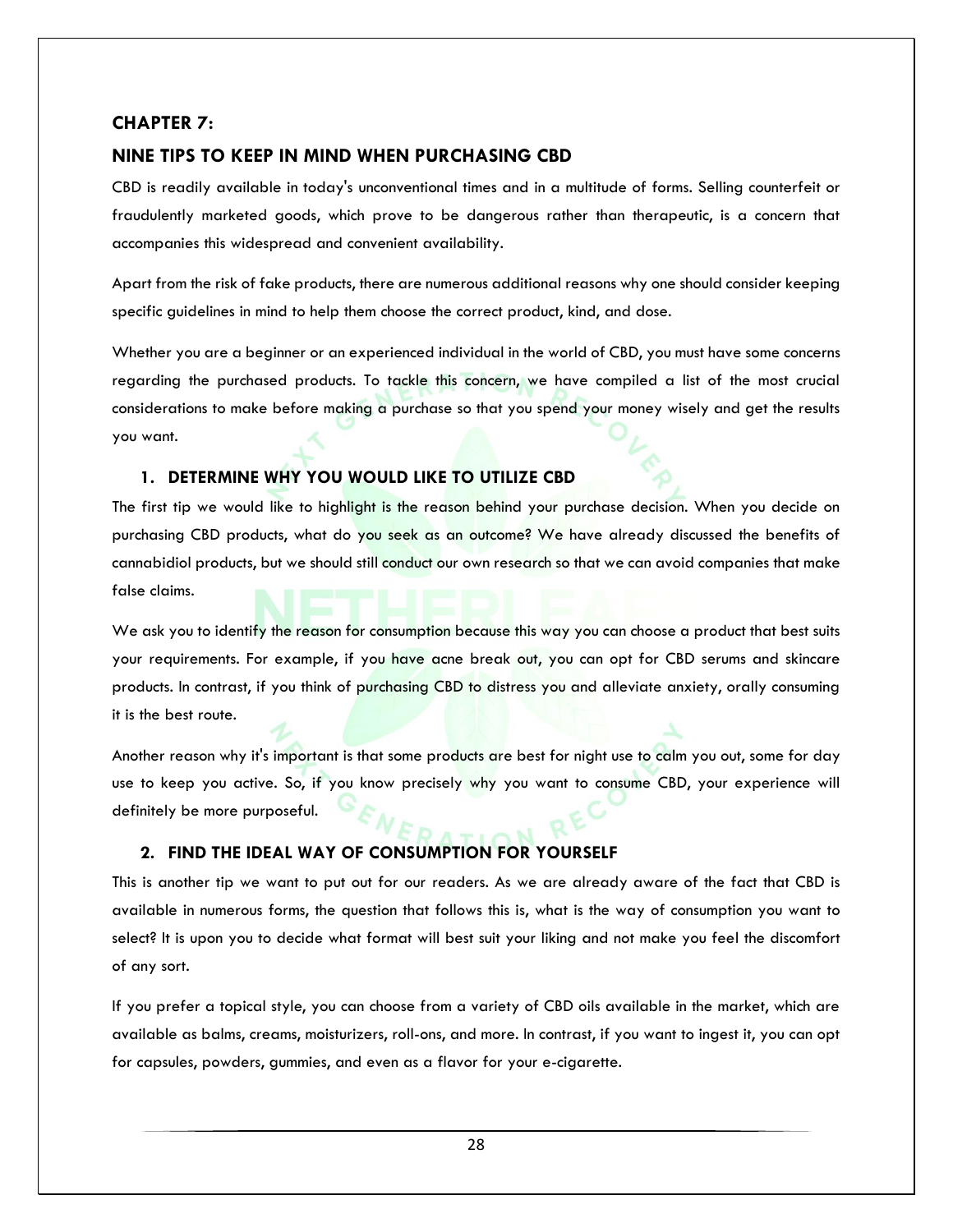For example, some consumers state that they are not too fond of the way CBD products taste and have a hard time ingesting or consuming them. These people can simply alter their consumption methods and opt for topical products. The point being, you should choose the style of consumption that resonates with your liking and disliking.

#### **3. WHETHER YOU ARE OKAY WITH THC BEING PRESENT OR NOT**

When it comes to CBD products, there is some leeway in terms of what the product comprises. Some are okay with products that have THC as a constituent and do not mind the 'high' that comes with this compound, but some highly dislike the high and want products that do not induce this effect.

The bulk of the products on the market include at least 0.3 percent THC in their structure, which may worry some consumers.

If you want to purchase products entirely free from THC, you need to look for isolates or broad-spectrum CBD, which only induces a CBD-filled experience. This way, you will not have to worry about the slightest chance of feeling any one of the psychoactive effects

#### **4. LEARN MORE ABOUT THE COMPANY THAT CREATED THE PRODUCT**

This is probably the most crucial tip you need to give thought to. There are so many companies emerging by the minute who claim to be legitimate providers of high-quality CBD products. But that isn't the case; they are just looking to make easy money by providing sub-standard products that do not meet the proper standards.

Their statements regarding the purity of the ingredients used to make the products they are selling may be false, and you may end up with a manufactured article with no purpose. Hence, it is imperative to do your own research, look up the company, find out if they provide products that meet the regulatory standards, and get the exact thing you pay for

A great example of such a company is NETHERLEAFS, which provides superior-quality products, approved and in resonance with the regulatory concerns of the government. They offer a wide range of authentic CBD products, including oils, gummies, patches, muscle gels, and more.

#### **5. EXAMINE THE LAB FINDINGS**

Whenever a company sells authentic and genuine CBD products, it should have verification proof along with it. The evidence in this regard is the certificate of analysis, which comes coupled with every one of their products.

Any company that is selling legitimate CBD products will have these certificates. NETHERLEAFS is again a great example of this; they have a COA for every product they sell, which goes to show they are ensuring proper manufacturing standards are met, and only high-quality CBD products are sold to its customer base.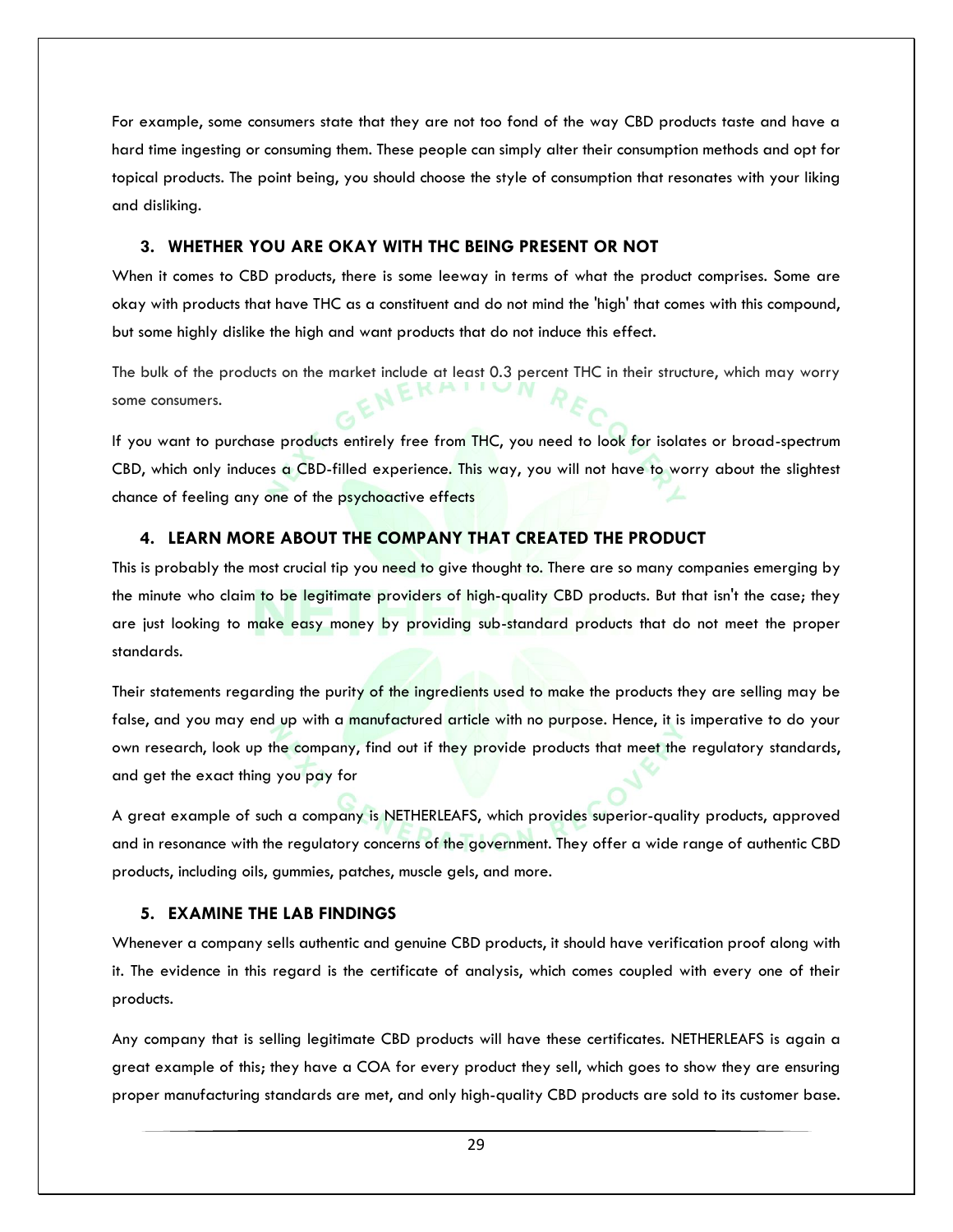#### **6. BECOME FAMILIAR WITH THE CBD TERMS**

On the packaging of CBD products, there might be a lot of jargon. When trying to find out how much cannabidiol will be in medication, it might be extremely difficult.

The quantity of CBD in mg is usually indicated on the label by a big number. However, keep in mind that this applies to the overall product, not just one dose size. When looking for CBD oils, check for milligram per milliliter, which indicates the CBD content of the product.

If you discover a CBD oil you like but aren't sure just what labeling figures suggest, don't be afraid to contact a sales representative. They'll assist you in being more educated so you can make a sensible selection about your choice of product. ERATION

#### **7. TAKE A LOOK AT THE CBD CONCENTRATION**

When you are a newbie in the world of CBD or even an expert for that matter – everyone has a different reaction to the CBD in more significant doses and or smaller ones. The majority of the products available have labeling indicating the concentration of CBD in that product. The labeling is usually in milligrams.

The best way to go on about it is to start will smaller doses if you're stepping into the curative world of CBD. This way, you will be able to track and deduce what dose size is idle for you, then start will small ones, and then make your way up – you will eventually find the right dose amount, which will prove most advantageous to you.

#### **8. KEEP AN EYE OUT FOR MEDICAL CLAIMS**

If any company officially claims that its product can cure depression or backache, its chances of being authentic are highly unlikely. The FDA has approved only prescription drugs, and only they can make legal claims regarding any curative property of CBD.

If you find a company marketing medical claims through their advertisements and promotions, the chances of them being approved by the FDA are almost guaranteed untrue. It is just to attract consumers to purchase their products to get a few dollars richer. Do not fall for it, as the product will be a counterfeit, just like their marketing ploy.

#### **9. ASSESS THE TASTE OF THE CBD PRODUCT**

If you're going to take CBD in a form other than a capsule, it's understandable that you'd seek something that is edible and good in taste. Hemp oil has a strong and disagreeable taste in its default state. Thankfully, there are CBD firms that excel at providing cannabidiol in delectable goods.

Some producers use orange oil as the carrier oil so that they can tackle the strong earth smell natural CBD entails. If you still think the taste would bother you, you can inhale it and use it for topical purposes only.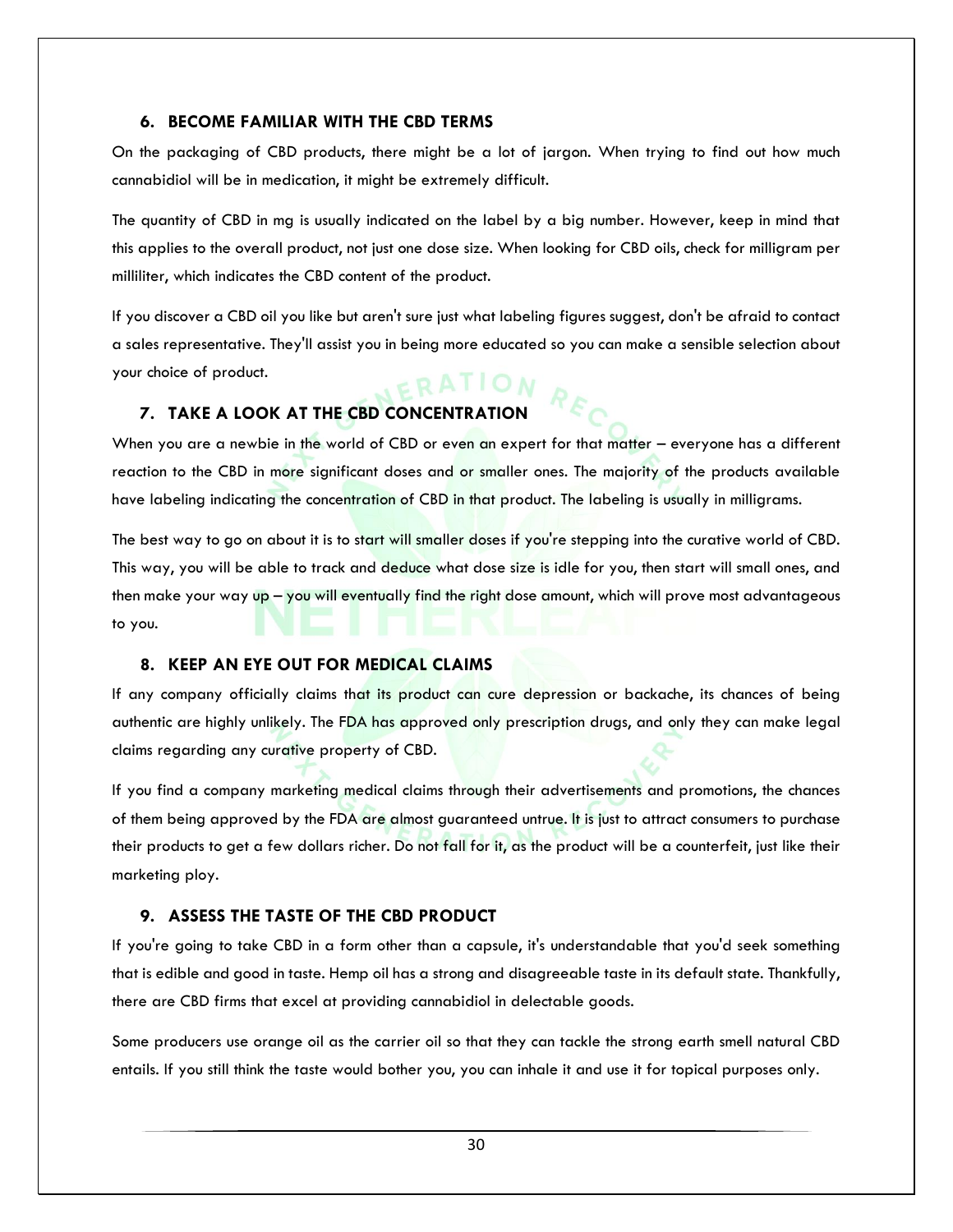#### **THERE'S MORE!**

Apart from these tips, we also want to highlight the importance of dispensaries. Although this isn't the case in every state of the USA, and not every state has yet legalized CBD entirely, those states that do have a dispensary – this is the best place to check all authorized and genuine products.

If you've been thinking about trying CBD products, now is a great moment to do it. There are hundreds of alternatives available, so you're likely to find something that meets your specific wants, goals, and expectations.

If you want further assistance in locating your ideal CBD match, please get in touch with the NETHERLEAFS team. We specialize in solid and top-quality CBD products for individuals who lead highimpact, active lives.

#### **CHAPTER 8: THE TAKEAWAY / SUMMARY**

This was the basic introduction and guide to the wonderful gift of nature to us human beings we all know as CBD. We hope you feel you are well-versed and have a better understanding of CBD and its purposes, benefits, side effects, and more. The purpose of this book is to drive unconventional medicine to a position that enables individuals to experiment and try these remedies out.

This was as to-the-point as it could've been; we wanted to highlight how science has played a role in giving CBD a chance in this world, where it would've been illegal to consume CBD to now having legal dispensaries that sell these products.

Let's quickly recap everything that we have discussed until this point so that we jog your memory and put you up to speed again. We hope this altered your thinking, and you now feel comfortable trying out CBD  $RA$  TION for the numerous benefits it entails.

- What exactly is CBD the molecular structure of this product, where it is sourced from, where can we purchase it from, and how it reacts with the human body, along with scientists creating the first curative medicine, epidiolex.
- How does CBD get produced? Difference between Hemp and Marijuana, all the processes revolving around CBD production; plantation of seeds, harvesting, extraction (CO2, Oil, Ethanol), making topical CBD, and lastly, packaging.